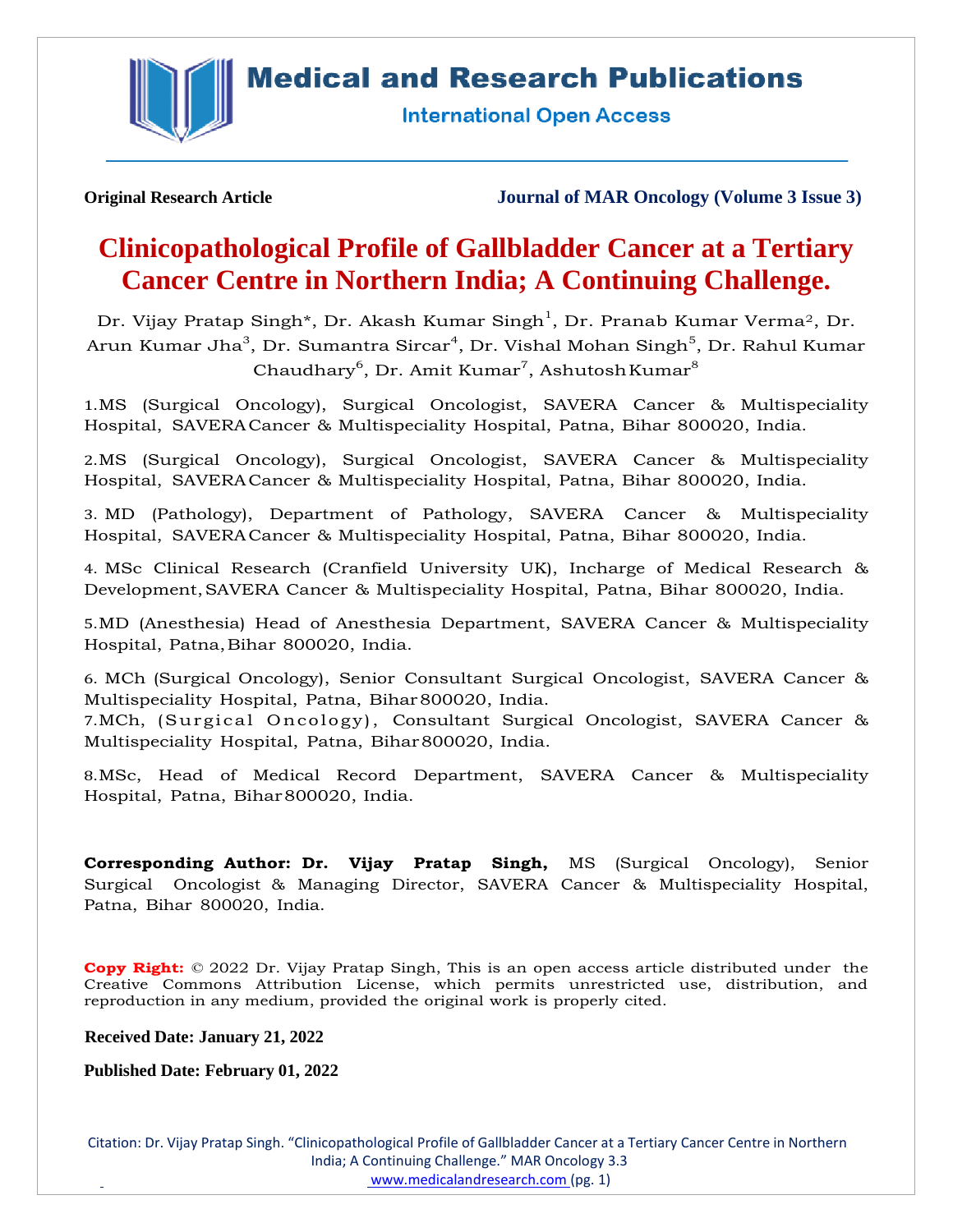# *Abstract*

*Background: This study aims to evaluate the demographic and clinicopathological profile of patients with gallbladder cancer. The prognosis of gallbladder cancer is poor due to the aggressive tumor biology, late presentation, complicated anatomic position, and advanced stage at diagnosis. Locally advanced and metastatic disease is treated with palliative chemotherapy.*

*Methods: A retrospective study was carried out in Savera Cancer & Multispeciality Hospital, Patna from January 2020 to December 2020. Total one hundred (n=100) confirmed cases of gall bladder cancer patients' data were analyzed retrospectively.*

*Results: This study reveals majority of the patients were female 66. From rural areas 78 gall bladder cancer cases were reported and 22 cases from urban areas. Ultrasonography (USG) of the whole abdomen was advised in 71 and PET CT Scan was in 51 cases of gallbladder cancer and considered to be the promising tool (PET-CT) in the staging of GBC. Death rate reported in 54 patients due to disease progression. 66.54% of patients clinically presented with gallbladder cancer in advanced stage (Stage IV), 19.35% patients at Stage III, only 2 % in Stage II and none in Stage I.*

*Conclusions: In this study female patients are at higher risk of developing gallbladder cancer compared to males. Majority of the patients clinically presented at a very late stage. Tier two/ three cities i.e. Bihar & Uttar Pradesh needs to conduct multicentric and randomized clinical trials. Treatment of gallbladder cancer is still a continuing challenge in India especially eastern and northern India.*

*Keywords: Gallbladder cancer, Jaundice, Adenocarcinoma, Endoscopic retrograde cholangiopancreatography stenting.*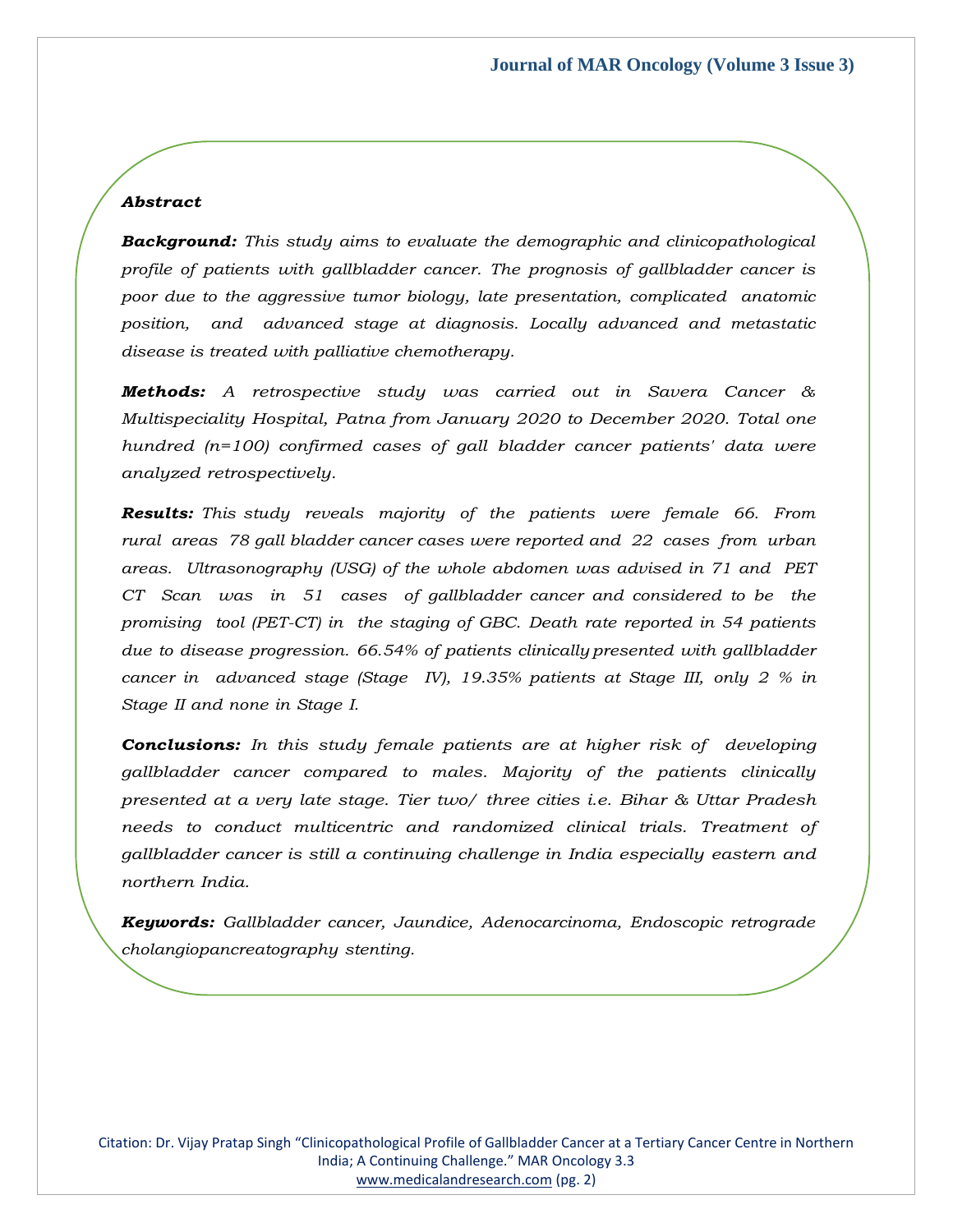# **Introduction:**

Gallbladder cancer was first described in 1777 **[**1**]**. Even more than 200 years later, delayed diagnosis and the absence of effective treatment for many patients remain typical features of this disease **[**2**]**. The majority of gallbladder cancer (65%) occurs in developing countries **[**3**]**. In India, the incidence of GBC is 10 times higher in North India compared to the southern Indian states [8.9/100,000 population (Delhi) vs. 0.8/100,000 population (Chennai)].

The objective of this study was performed to check the clinicopathological profile of gallbladder cancer patients. Gallbladder cancer doesn't usually cause signs or symptoms until later in the course of the disease when the tumor is large and/or has spread. But sometimes symptoms can appear sooner i.e. abdominal pain, weight loss, nausea or vomiting, jaundice and ascites mostly in an advanced stage of the disease **[**4**]**.

The primary disease grows rapidly with local invasion into the liver and with distant spread to lymph nodes. It is often detected late, due to which management can be challenging. Despite routine use of computed tomography and ultrasonography for detection is often considered for a detailed assessment of the anatomic behavior of these tumors **[**5, 6**]**.

Certain tumor markers such as (CA 19-9, CEA and AFP are associated with hepatobiliary pathologies, including both benign and malignant ones **[**7,8**]**. Histopathological evaluation of gallbladder specimens is an important step in the confirmation of clinical and radiological diagnoses **[**9**]**. Adenocarcinoma is the most common histologic type, accounting for 98% of all gallbladder tumors, two-thirds of which are moderately/poorly differentiated. The remaining common histopathological variants include papillary, mucinous, squamous, and adenosquamous subtypes **[**10**]**.

Complete surgical resection remains the only potentially curative treatment for primary adenocarcinoma of the gallbladder **[**11**]**. National Comprehensive Cancer Network has provided two options for gallbladder cancer treatment: single-agent therapy, which is fluoropyrimidine or gemcitabine-based treatment, and multiagents regimen, which includes oxaliplatin, cisplatin, and capecitabine **[**12, 13, 14**]**.

The metastatic cancer of the gallbladder continues to frustrate the treating oncologists around the world.

# **Methods:**

This was a retrospective and observational study carried out from the data available in the Medical Record Department of Savera Cancer & Multispeciality Hospital. Total (n=100)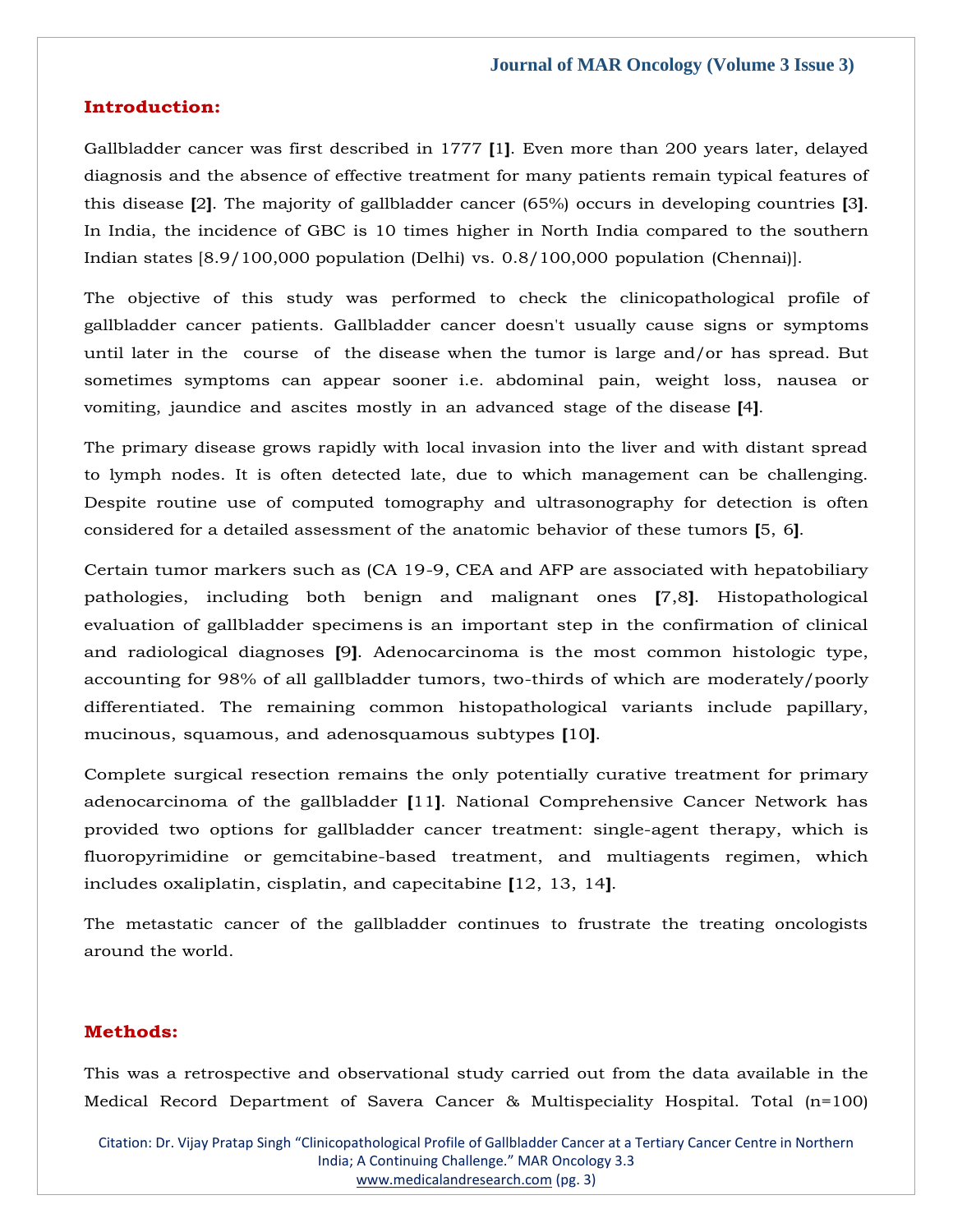confirmed cases of gallbladder cancer patients enrolled in this study from January 2020 to December 2020. All patients and participants were informed of the study and gave voluntary, signed informed consent. The data set consisted of patient information on GBC registered from January 2020 to December 2020. Patient personal details have been kept confidential. All cases were retrospectively analyzed for gender, age, clinical presentations, radiological & histological findings, TNM stage at diagnosis, and treatment (surgery, chemotherapy & palliative) received by the patient, overall survival, etc. The Eastern Cooperative Oncology Group (ECOG) status scale was used in this study to describe a patient's level of functioning in terms of their ability to self-care, daily activity and physical ability (working, walking, etc). Telephonic follow-ups are done to know the survival status of the patients.

Histologically confirmed and radiologically diagnosed cases of gallbladder cancer were included in this study. Descriptive data analyses were transferred and calculated in an excel sheet this is not a funded study.

## **Results:**

A total of 100 cases with gallbladder cancer were identified retrospectively from the database of a cancer hospital. The majority of the gallbladder cancer case (n=78 patients) were reported from rural areas and 22 reported from urban areas of Bihar. Out of 100, 66 female and 34 male patients were diagnosed with gallbladder cancer. The mean age is 57.33. Table 1 illustrates the age-wise distribution of gallbladder cancer cases. The most common clinical presentations reported in patients with gallbladder cancer were a pain in the abdomen 87, vomiting 29, anorexia 28, past/ current history of jaundice 34, past/ current history of GB stone in 32, Ascites in 67 patients out of 100 in Stage 3 and

4. In this study gallbladder cancer patients were categorized as per ECOG performance status. Table 2 depicts the number of gallbladder cancer patients who fall in between Grade  $0 - 5$ .

The majority of the gallbladder cancer patients (n=59) clinically presented lately and falls into Stage 3 and 4 diseases. Rest 29 patients in stage 2b and 11 patients in stage 1. Radiologically total of 57 patients was diagnosed. PET CT Scan performed in 51 patients and USG whole abdomen in 71 patients (71%). MRI had advised in only one case. Tumor markers i.e. CA19.9, CEA and AFP have not a very significant role in the diagnosis of GBC. Table 3 depicts the number of gallbladder cancer cases that went through the tumor markers.

Citation: Dr. Vijay Pratap Singh "Clinicopathological Profile of Gallbladder Cancer at a Tertiary Cancer Centre in Northern India; A Continuing Challenge." MAR Oncology 3.3 Table 4 illustrates the clinicopathological profile of patients. Under microscope 100 gallbladder cancer cases were diagnosed pathologically. Adenocarcinoma (81/100) is the

[www.medicalandresearch.com](http://www.medicalandresearch.com/) (pg. 4)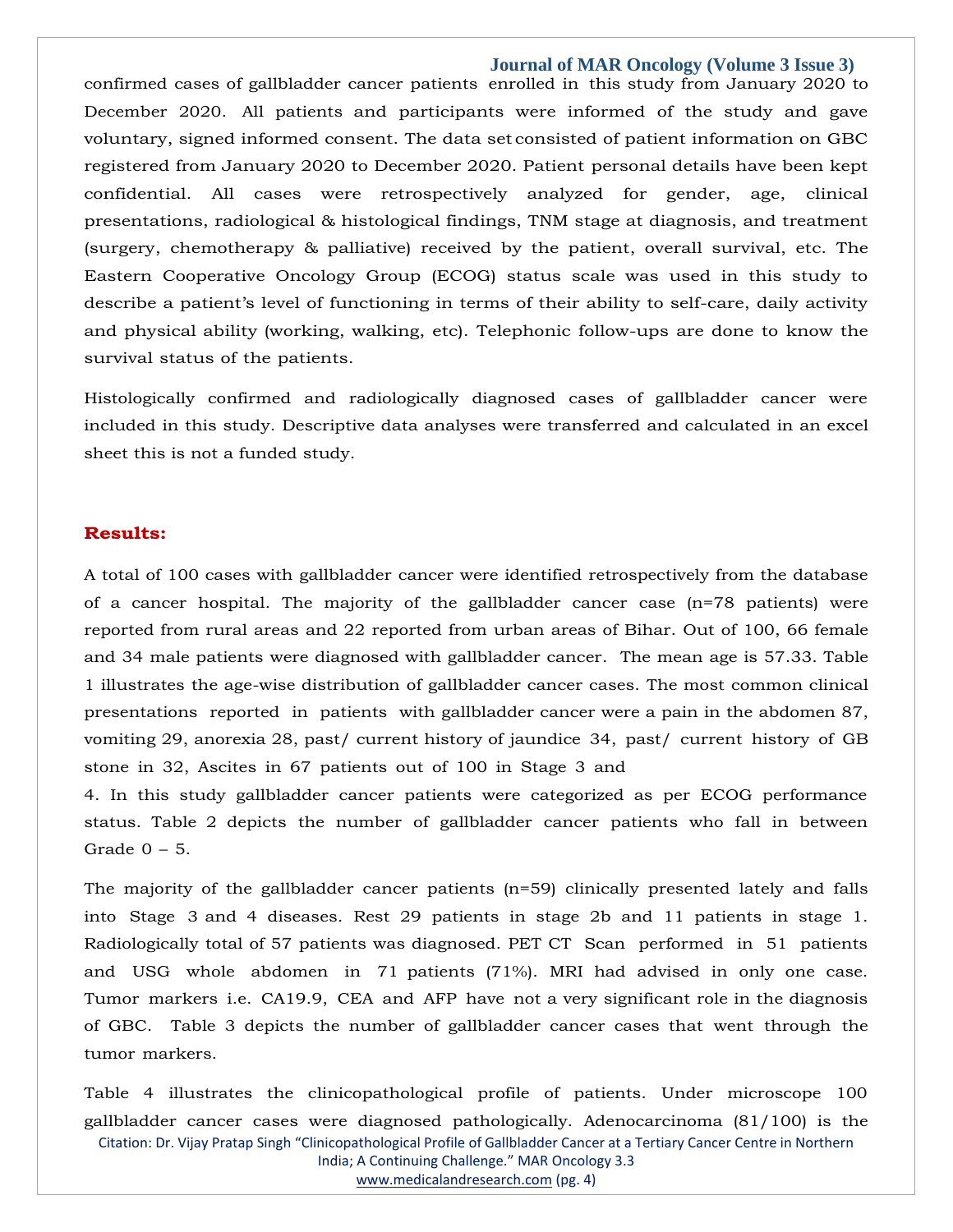most common finding under microscope whereas squamous cell carcinoma (8/100) of GB is the least. Poorly differentiated adenocarcinoma was the predominant histology seen in 63% of cases.

Interventional biliary drainage including Endoscopic retrograde cholangiopancreatography and Percutaneous Transhepatic Biliary Drainage stenting was done in 26 patients, chemotherapy was given in 59 patients and 18 patients received palliative treatment. The death rate due to disease progression was observed in 54 patients, 16 patients are on follow-ups and 16 are lost to follow-ups. Overall survival was reported in only 16/100 (16%) patients. The prognosis of the GBC is very poor due to delayed diagnosis and treatment.

## **Discussion:**

The majority of gallbladder cancer patients (n=78) were from rural areas means closest proximity to the river Ganges and 22 cases were reported from urban areas. Richa Madhwai and et al had also shown a higher incidence of gallbladder cancer cases reported in rural areas especially closest to the river Ganges **[**15**]**. Our study data revealed that female patients were more exposed to gallbladder cancer whereas male patients were less. A recent study by Randi et al also supported this statement that Indo - Gangetic regions have the highest number of gallbladder cancer cases compared to the west, especially in females **[**16**]**. Other predisposing factors were sedentary lifestyles, presence of heavy metals in water (i.e. arsenic, lead) consumption, obesity, consumption of chickpeas etc **[**17, 18, 19, 20,**]**.

Ambiguous symptoms often delay the diagnosis and treatment of gallbladder cancer, contributing to its overall progression and poor outcome **[**21**]**. Patients with gallbladder cancer may present with several non-specific complaints like stomachache, anorexia, nausea, jaundice and ascites in the advanced stage **[**22**]**. In this study, 32% of cases of gallbladder cancer were associated with the past or present history of gall stones. Zantoski et al also demonstrated a strong association between gallstones and gallbladder cancer, suggesting that it is the most important risk factor **[**23**]**. Ultrasonography (US) has been widely used for the peri-operative staging of gallbladder cancer. It looks like a hypoechoic mass with or without GB wall calcifications **[**24**]**. The overall accuracy rate of 91.9% has been reportedin differentiating neoplastic from non-neoplastic masses **[**20**]**.

Citation: Dr. Vijay Pratap Singh "Clinicopathological Profile of Gallbladder Cancer at a Tertiary Cancer Centre in Northern India; A Continuing Challenge." MAR Oncology 3.3 Mitake et al also had shown the effectiveness of USG in the determination of the extent of tumor invasion and diagnosis of gallbladder cancer **[**25**]**. In our study multi-modality imaging scans USG and PET CT was advised in 71% of patients (n=71) and PET CT alone in 51% of patients (n=51) in the advanced stage to rule out the extent of disease. Faiq et al

[www.medicalandresearch.com](http://www.medicalandresearch.com/) (pg. 5)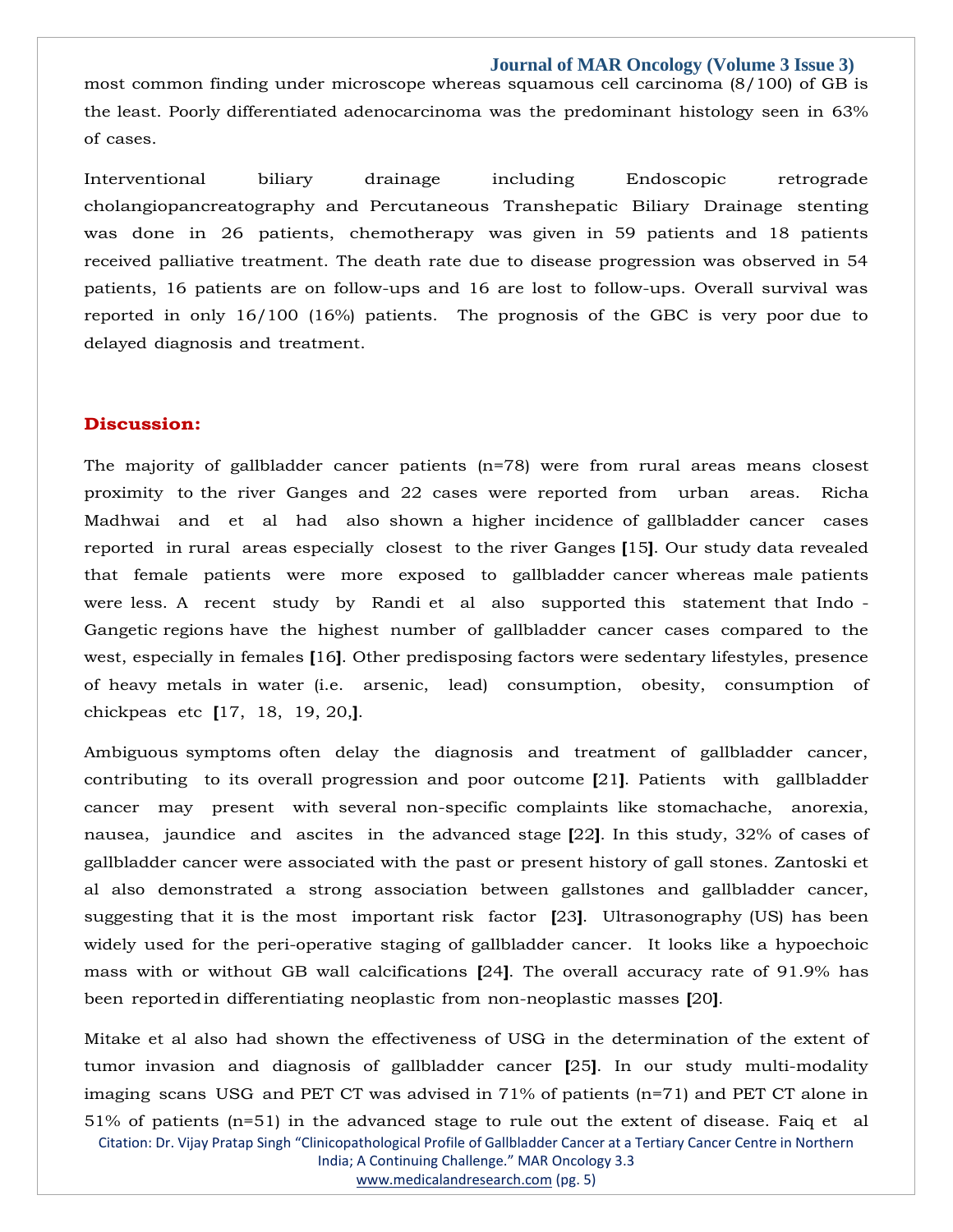believed that PET/CT can be a useful modality for staging and restaging of gallbladder cancer. Also useful in treatment response assessment, and maybe a viable alternative to MRI in patients in the assessment of local invasion with post-procedural metallic stent placement **[**26**]**.

Adenocarcinoma was the most common finding (81/100) under microscope whereas squamous cell carcinoma was only 8/100. Moderately and poorly differentiated carcinoma was the predominant histology seen in 81% of cases. Rajveer Hundal and et al found adenocarcinoma is the most frequent histologic type, accounting for 98% of all gallbladder tumors; two-thirds of these are moderately or poorly differentiated **[**27**]**.

The current study demonstrated that CA 19.9, CEA and AFP values increase as the tumor burden increases. Sachan et al in their analysis found CA19.9 is useful but the same was not true for CEA levels. Thus the role of tumor markers in GBC is not well established **[**28**]**.

## **Conclusion:**

The majority of gallbladder cancer patients clinically presented at a very late stage. The pathology of this disease is very complex. In our study, ultrasonography whole abdomen was advised in the early stage and PET CT in the advanced stage was found to be effective in the treatment planning of this disease. Tier two/ three cities i.e. Bihar & Uttar Pradesh needs to conduct multicentric and randomized clinical trials. Treatment of gallbladder cancer is still a continuing challenge in easternand northern India.

**Acknowledgment**: We thanks to all our authors who contributed in all corners.

**Funding**: There are no funds to conduct this study.

## **References**

1.Nevin JE, Moran TJ, Kay S, King R. Carcinoma of the [gallbladder.](https://www.google.com/search?q=Carcinoma%2Bof%2Bthe%2Bgallbladder.%2BStaging%2C%2Btreatment%2C%2Band%2Bprognosis&oq=Carcinoma%2Bof%2Bthe%2Bgallbladder.%2BStaging%2C%2Btreatment%2C%2Band%2Bprognosis&aqs=chrome..69i57j0i22i30.349j0j7&sourceid=chrome&ie=UTF-8) Staging, treatment, and [prognosis.C](https://www.google.com/search?q=Carcinoma%2Bof%2Bthe%2Bgallbladder.%2BStaging%2C%2Btreatment%2C%2Band%2Bprognosis&oq=Carcinoma%2Bof%2Bthe%2Bgallbladder.%2BStaging%2C%2Btreatment%2C%2Band%2Bprognosis&aqs=chrome..69i57j0i22i30.349j0j7&sourceid=chrome&ie=UTF-8)ancer. 1976 Jan; [37\(1\):141](https://www.google.com/search?q=Carcinoma%2Bof%2Bthe%2Bgallbladder.%2BStaging%2C%2Btreatment%2C%2Band%2Bprognosis&oq=Carcinoma%2Bof%2Bthe%2Bgallbladder.%2BStaging%2C%2Btreatment%2C%2Band%2Bprognosis&aqs=chrome..69i57j0i22i30.349j0j7&sourceid=chrome&ie=UTF-8)–8.

2.Perpetuo MDCMO, Valdivieso M, Heilbrun LK, Nelson RS, [Connor T, Bodey GP.](https://www.google.com/search?q=Natural%2Bhistory%2Bstudy%2Bof%2Bgallbladder%2Bcancer.A%2Breview%2Bof%2B36%2Byears%2Bexperience%2Bat%2BM.%2BD.%2BAnderson%2Bhospital%2Band%2Btumor%2Binstitute&sxsrf=AOaemvIK8sE0wAREKH2i3gZzJh55w_lcaA%3A1642863565393&ei=zRvsYbK_F7qF4-EPqZuSsA4&ved=0ahUKEwjy2erZz8X1AhW6wjgGHamNBOYQ4dUDCA4&uact=5&oq=Natural%2Bhistory%2Bstudy%2Bof%2Bgallbladder%2Bcancer.A%2Breview%2Bof%2B36%2Byears%2Bexperience%2Bat%2BM.%2BD.%2BAnderson%2Bhospital%2Band%2Btumor%2Binstitute&gs_lcp=Cgdnd3Mtd2l6EAMyBwgjEOoCECcyBwgjEOoCECcyBwgjEOoCECcyBwgjEOoCECcyBwgjEOoCECcyBwgjEOoCECcyBwgjEOoCECcyBwgjEOoCECcyBwgjEOoCECcyBwgjEOoCECdKBAhBGABKBAhGGABQ2AVY2AVgiwhoAXACeACAAQCIAQCSAQCYAQCgAQGgAQKwAQrAAQE&sclient=gws-wiz)  [Natural history](https://www.google.com/search?q=Natural%2Bhistory%2Bstudy%2Bof%2Bgallbladder%2Bcancer.A%2Breview%2Bof%2B36%2Byears%2Bexperience%2Bat%2BM.%2BD.%2BAnderson%2Bhospital%2Band%2Btumor%2Binstitute&sxsrf=AOaemvIK8sE0wAREKH2i3gZzJh55w_lcaA%3A1642863565393&ei=zRvsYbK_F7qF4-EPqZuSsA4&ved=0ahUKEwjy2erZz8X1AhW6wjgGHamNBOYQ4dUDCA4&uact=5&oq=Natural%2Bhistory%2Bstudy%2Bof%2Bgallbladder%2Bcancer.A%2Breview%2Bof%2B36%2Byears%2Bexperience%2Bat%2BM.%2BD.%2BAnderson%2Bhospital%2Band%2Btumor%2Binstitute&gs_lcp=Cgdnd3Mtd2l6EAMyBwgjEOoCECcyBwgjEOoCECcyBwgjEOoCECcyBwgjEOoCECcyBwgjEOoCECcyBwgjEOoCECcyBwgjEOoCECcyBwgjEOoCECcyBwgjEOoCECcyBwgjEOoCECdKBAhBGABKBAhGGABQ2AVY2AVgiwhoAXACeACAAQCIAQCSAQCYAQCgAQGgAQKwAQrAAQE&sclient=gws-wiz) [study of gallbladder cancer.A review of 36 years experience at M. D.](https://www.google.com/search?q=Natural%2Bhistory%2Bstudy%2Bof%2Bgallbladder%2Bcancer.A%2Breview%2Bof%2B36%2Byears%2Bexperience%2Bat%2BM.%2BD.%2BAnderson%2Bhospital%2Band%2Btumor%2Binstitute&sxsrf=AOaemvIK8sE0wAREKH2i3gZzJh55w_lcaA%3A1642863565393&ei=zRvsYbK_F7qF4-EPqZuSsA4&ved=0ahUKEwjy2erZz8X1AhW6wjgGHamNBOYQ4dUDCA4&uact=5&oq=Natural%2Bhistory%2Bstudy%2Bof%2Bgallbladder%2Bcancer.A%2Breview%2Bof%2B36%2Byears%2Bexperience%2Bat%2BM.%2BD.%2BAnderson%2Bhospital%2Band%2Btumor%2Binstitute&gs_lcp=Cgdnd3Mtd2l6EAMyBwgjEOoCECcyBwgjEOoCECcyBwgjEOoCECcyBwgjEOoCECcyBwgjEOoCECcyBwgjEOoCECcyBwgjEOoCECcyBwgjEOoCECcyBwgjEOoCECcyBwgjEOoCECdKBAhBGABKBAhGGABQ2AVY2AVgiwhoAXACeACAAQCIAQCSAQCYAQCgAQGgAQKwAQrAAQE&sclient=gws-wiz)  [Anderson hospital and tumor](https://www.google.com/search?q=Natural%2Bhistory%2Bstudy%2Bof%2Bgallbladder%2Bcancer.A%2Breview%2Bof%2B36%2Byears%2Bexperience%2Bat%2BM.%2BD.%2BAnderson%2Bhospital%2Band%2Btumor%2Binstitute&sxsrf=AOaemvIK8sE0wAREKH2i3gZzJh55w_lcaA%3A1642863565393&ei=zRvsYbK_F7qF4-EPqZuSsA4&ved=0ahUKEwjy2erZz8X1AhW6wjgGHamNBOYQ4dUDCA4&uact=5&oq=Natural%2Bhistory%2Bstudy%2Bof%2Bgallbladder%2Bcancer.A%2Breview%2Bof%2B36%2Byears%2Bexperience%2Bat%2BM.%2BD.%2BAnderson%2Bhospital%2Band%2Btumor%2Binstitute&gs_lcp=Cgdnd3Mtd2l6EAMyBwgjEOoCECcyBwgjEOoCECcyBwgjEOoCECcyBwgjEOoCECcyBwgjEOoCECcyBwgjEOoCECcyBwgjEOoCECcyBwgjEOoCECcyBwgjEOoCECcyBwgjEOoCECdKBAhBGABKBAhGGABQ2AVY2AVgiwhoAXACeACAAQCIAQCSAQCYAQCgAQGgAQKwAQrAAQE&sclient=gws-wiz) institute. Cancer. 1978 Jul; [42\(1\):330](https://www.google.com/search?q=Natural%2Bhistory%2Bstudy%2Bof%2Bgallbladder%2Bcancer.A%2Breview%2Bof%2B36%2Byears%2Bexperience%2Bat%2BM.%2BD.%2BAnderson%2Bhospital%2Band%2Btumor%2Binstitute&sxsrf=AOaemvIK8sE0wAREKH2i3gZzJh55w_lcaA%3A1642863565393&ei=zRvsYbK_F7qF4-EPqZuSsA4&ved=0ahUKEwjy2erZz8X1AhW6wjgGHamNBOYQ4dUDCA4&uact=5&oq=Natural%2Bhistory%2Bstudy%2Bof%2Bgallbladder%2Bcancer.A%2Breview%2Bof%2B36%2Byears%2Bexperience%2Bat%2BM.%2BD.%2BAnderson%2Bhospital%2Band%2Btumor%2Binstitute&gs_lcp=Cgdnd3Mtd2l6EAMyBwgjEOoCECcyBwgjEOoCECcyBwgjEOoCECcyBwgjEOoCECcyBwgjEOoCECcyBwgjEOoCECcyBwgjEOoCECcyBwgjEOoCECcyBwgjEOoCECcyBwgjEOoCECdKBAhBGABKBAhGGABQ2AVY2AVgiwhoAXACeACAAQCIAQCSAQCYAQCgAQGgAQKwAQrAAQE&sclient=gws-wiz)–5.

3.[Shukla HS, Sirohi B, Behari A, Sharma A, Majumdar J, Ganguly M, et al. Indian](https://www.google.com/search?q=Indian%2BCouncil%2Bof%2BMedical%2BResearch%2Bconsensus%2Bdocument%2Bfor%2Bthe%2Bmanagement%2Bof%2Bgall%2Bbladder%2Bcancer&sxsrf=AOaemvLDVAg4NVwu9wWHGvN8wX1bT7fP-A%3A1642863587974&ei=4xvsYe73Oqaf4-EPmOuGkA4&ved=0ahUKEwiu9czkz8X1AhWmzzgGHZi1AeIQ4dUDCA4&uact=5&oq=Indian%2BCouncil%2Bof%2BMedical%2BResearch%2Bconsensus%2Bdocument%2Bfor%2Bthe%2Bmanagement%2Bof%2Bgall%2Bbladder%2Bcancer&gs_lcp=Cgdnd3Mtd2l6EAM6BwgjEOoCECdKBAhBGABKBAhGGABQ8wZY8wZg6AloAXAAeACAAfUBiAH1AZIBAzItMZgBAKABAaABArABCsABAQ&sclient=gws-wiz) 

Citation: Dr. Vijay Pratap Singh "Clinicopathological Profile of Gallbladder Cancer at a Tertiary Cancer Centre in Northern India; A Continuing Challenge." MAR Oncology 3.3 [www.medicalandresearch.com](http://www.medicalandresearch.com/) (pg. 6)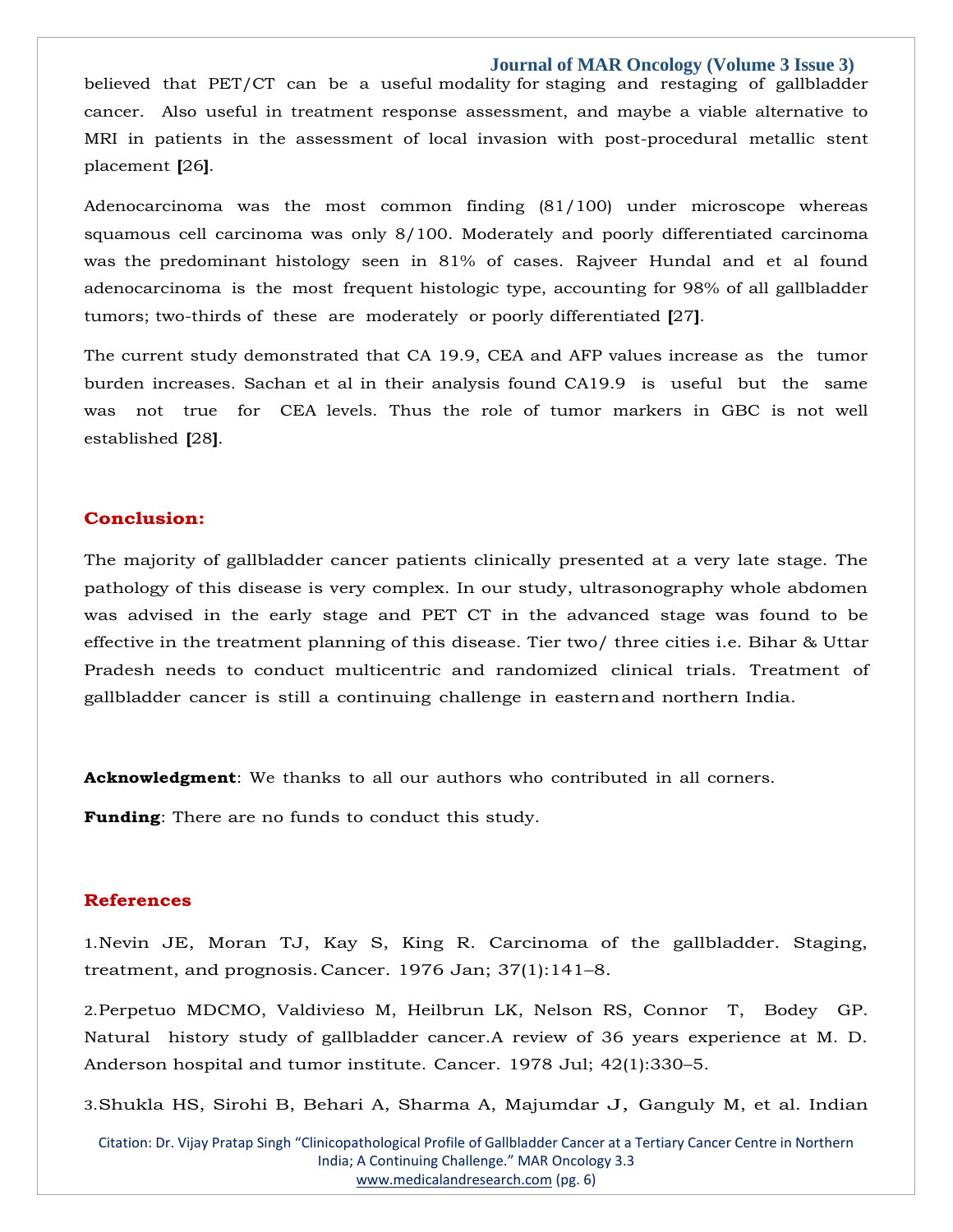[Council of Medical](https://www.google.com/search?q=Indian%2BCouncil%2Bof%2BMedical%2BResearch%2Bconsensus%2Bdocument%2Bfor%2Bthe%2Bmanagement%2Bof%2Bgall%2Bbladder%2Bcancer&sxsrf=AOaemvLDVAg4NVwu9wWHGvN8wX1bT7fP-A%3A1642863587974&ei=4xvsYe73Oqaf4-EPmOuGkA4&ved=0ahUKEwiu9czkz8X1AhWmzzgGHZi1AeIQ4dUDCA4&uact=5&oq=Indian%2BCouncil%2Bof%2BMedical%2BResearch%2Bconsensus%2Bdocument%2Bfor%2Bthe%2Bmanagement%2Bof%2Bgall%2Bbladder%2Bcancer&gs_lcp=Cgdnd3Mtd2l6EAM6BwgjEOoCECdKBAhBGABKBAhGGABQ8wZY8wZg6AloAXAAeACAAfUBiAH1AZIBAzItMZgBAKABAaABArABCsABAQ&sclient=gws-wiz) [Research consensus document for the management of gall bladder](https://www.google.com/search?q=Indian%2BCouncil%2Bof%2BMedical%2BResearch%2Bconsensus%2Bdocument%2Bfor%2Bthe%2Bmanagement%2Bof%2Bgall%2Bbladder%2Bcancer&sxsrf=AOaemvLDVAg4NVwu9wWHGvN8wX1bT7fP-A%3A1642863587974&ei=4xvsYe73Oqaf4-EPmOuGkA4&ved=0ahUKEwiu9czkz8X1AhWmzzgGHZi1AeIQ4dUDCA4&uact=5&oq=Indian%2BCouncil%2Bof%2BMedical%2BResearch%2Bconsensus%2Bdocument%2Bfor%2Bthe%2Bmanagement%2Bof%2Bgall%2Bbladder%2Bcancer&gs_lcp=Cgdnd3Mtd2l6EAM6BwgjEOoCECdKBAhBGABKBAhGGABQ8wZY8wZg6AloAXAAeACAAfUBiAH1AZIBAzItMZgBAKABAaABArABCsABAQ&sclient=gws-wiz)  [cancer. Indian Journal of Medical](https://www.google.com/search?q=Indian%2BCouncil%2Bof%2BMedical%2BResearch%2Bconsensus%2Bdocument%2Bfor%2Bthe%2Bmanagement%2Bof%2Bgall%2Bbladder%2Bcancer&sxsrf=AOaemvLDVAg4NVwu9wWHGvN8wX1bT7fP-A%3A1642863587974&ei=4xvsYe73Oqaf4-EPmOuGkA4&ved=0ahUKEwiu9czkz8X1AhWmzzgGHZi1AeIQ4dUDCA4&uact=5&oq=Indian%2BCouncil%2Bof%2BMedical%2BResearch%2Bconsensus%2Bdocument%2Bfor%2Bthe%2Bmanagement%2Bof%2Bgall%2Bbladder%2Bcancer&gs_lcp=Cgdnd3Mtd2l6EAM6BwgjEOoCECdKBAhBGABKBAhGGABQ8wZY8wZg6AloAXAAeACAAfUBiAH1AZIBAzItMZgBAKABAaABArABCsABAQ&sclient=gws-wiz) and [Paediatric](https://www.google.com/search?q=Indian%2BCouncil%2Bof%2BMedical%2BResearch%2Bconsensus%2Bdocument%2Bfor%2Bthe%2Bmanagement%2Bof%2Bgall%2Bbladder%2Bcancer&sxsrf=AOaemvLDVAg4NVwu9wWHGvN8wX1bT7fP-A%3A1642863587974&ei=4xvsYe73Oqaf4-EPmOuGkA4&ved=0ahUKEwiu9czkz8X1AhWmzzgGHZi1AeIQ4dUDCA4&uact=5&oq=Indian%2BCouncil%2Bof%2BMedical%2BResearch%2Bconsensus%2Bdocument%2Bfor%2Bthe%2Bmanagement%2Bof%2Bgall%2Bbladder%2Bcancer&gs_lcp=Cgdnd3Mtd2l6EAM6BwgjEOoCECdKBAhBGABKBAhGGABQ8wZY8wZg6AloAXAAeACAAfUBiAH1AZIBAzItMZgBAKABAaABArABCsABAQ&sclient=gws-wiz) Oncology. 2015 Apr; 36(02):79–84.

4.[Eldon A. Shaffer. Gallbladder Cancer: The Basics. Gastroenterol Hepatol \(N Y\). 2008](https://www.google.com/search?q=Gallbladder%2BCancer%3A%2BThe%2BBasics&sxsrf=AOaemvKiSNkv4CG_sj6xp9yfs0t80uYM0w%3A1642863728286&ei=cBzsYfDnEPTVmAXPiqvICQ&ved=0ahUKEwjw38Cn0MX1AhX0KqYKHU_FCpkQ4dUDCA4&uact=5&oq=Gallbladder%2BCancer%3A%2BThe%2BBasics&gs_lcp=Cgdnd3Mtd2l6EAMyBQgAEM0CMgUIABDNAjIFCAAQzQIyBQgAEM0CMgUIABDNAjoHCCMQ6gIQJ0oECEEYAEoECEYYAFDnCljnCmDbEGgBcAJ4AIABogKIAaICkgEDMi0xmAEAoAEBoAECsAEKwAEB&sclient=gws-wiz)  [Oct; 4\(10\): 737](https://www.google.com/search?q=Gallbladder%2BCancer%3A%2BThe%2BBasics&sxsrf=AOaemvKiSNkv4CG_sj6xp9yfs0t80uYM0w%3A1642863728286&ei=cBzsYfDnEPTVmAXPiqvICQ&ved=0ahUKEwjw38Cn0MX1AhX0KqYKHU_FCpkQ4dUDCA4&uact=5&oq=Gallbladder%2BCancer%3A%2BThe%2BBasics&gs_lcp=Cgdnd3Mtd2l6EAMyBQgAEM0CMgUIABDNAjIFCAAQzQIyBQgAEM0CMgUIABDNAjoHCCMQ6gIQJ0oECEEYAEoECEYYAFDnCljnCmDbEGgBcAJ4AIABogKIAaICkgEDMi0xmAEAoAEBoAECsAEKwAEB&sclient=gws-wiz)– [741.](https://www.google.com/search?q=Gallbladder%2BCancer%3A%2BThe%2BBasics&sxsrf=AOaemvKiSNkv4CG_sj6xp9yfs0t80uYM0w%3A1642863728286&ei=cBzsYfDnEPTVmAXPiqvICQ&ved=0ahUKEwjw38Cn0MX1AhX0KqYKHU_FCpkQ4dUDCA4&uact=5&oq=Gallbladder%2BCancer%3A%2BThe%2BBasics&gs_lcp=Cgdnd3Mtd2l6EAMyBQgAEM0CMgUIABDNAjIFCAAQzQIyBQgAEM0CMgUIABDNAjoHCCMQ6gIQJ0oECEEYAEoECEYYAFDnCljnCmDbEGgBcAJ4AIABogKIAaICkgEDMi0xmAEAoAEBoAECsAEKwAEB&sclient=gws-wiz)

5.Kapoor VK, Pradeep [R, Haribhakti SP, Sikora SS, Kaushik SP. Early carcinoma of](https://www.google.com/search?q=Early%2Bcarcinoma%2Bof%2Bthe%2Bgallbladder%3A%2BAn%2Belusive%2Bdisease&sxsrf=AOaemvLzeW3cxYBvD0-dihN3R3ZJxU1wCQ%3A1642863754223&ei=ihzsYaf9DMGZr7wPv9KEwAQ&ved=0ahUKEwin6u-z0MX1AhXBzIsBHT8pAUgQ4dUDCA4&uact=5&oq=Early%2Bcarcinoma%2Bof%2Bthe%2Bgallbladder%3A%2BAn%2Belusive%2Bdisease&gs_lcp=Cgdnd3Mtd2l6EAM6BwgjEOoCECdKBAhBGABKBAhGGABQzgtYzgtgiRNoAXACeACAAb0CiAG9ApIBAzMtMZgBAKABAaABArABCsABAQ&sclient=gws-wiz)  [the gallbladder:](https://www.google.com/search?q=Early%2Bcarcinoma%2Bof%2Bthe%2Bgallbladder%3A%2BAn%2Belusive%2Bdisease&sxsrf=AOaemvLzeW3cxYBvD0-dihN3R3ZJxU1wCQ%3A1642863754223&ei=ihzsYaf9DMGZr7wPv9KEwAQ&ved=0ahUKEwin6u-z0MX1AhXBzIsBHT8pAUgQ4dUDCA4&uact=5&oq=Early%2Bcarcinoma%2Bof%2Bthe%2Bgallbladder%3A%2BAn%2Belusive%2Bdisease&gs_lcp=Cgdnd3Mtd2l6EAM6BwgjEOoCECdKBAhBGABKBAhGGABQzgtYzgtgiRNoAXACeACAAb0CiAG9ApIBAzMtMZgBAKABAaABArABCsABAQ&sclient=gws-wiz) An elusive disease. Journal of Surgical [Oncology.](https://www.google.com/search?q=Early%2Bcarcinoma%2Bof%2Bthe%2Bgallbladder%3A%2BAn%2Belusive%2Bdisease&sxsrf=AOaemvLzeW3cxYBvD0-dihN3R3ZJxU1wCQ%3A1642863754223&ei=ihzsYaf9DMGZr7wPv9KEwAQ&ved=0ahUKEwin6u-z0MX1AhXBzIsBHT8pAUgQ4dUDCA4&uact=5&oq=Early%2Bcarcinoma%2Bof%2Bthe%2Bgallbladder%3A%2BAn%2Belusive%2Bdisease&gs_lcp=Cgdnd3Mtd2l6EAM6BwgjEOoCECdKBAhBGABKBAhGGABQzgtYzgtgiRNoAXACeACAAb0CiAG9ApIBAzMtMZgBAKABAaABArABCsABAQ&sclient=gws-wiz) 1996 Aug; 62(4):284– [7.](https://www.google.com/search?q=Early%2Bcarcinoma%2Bof%2Bthe%2Bgallbladder%3A%2BAn%2Belusive%2Bdisease&sxsrf=AOaemvLzeW3cxYBvD0-dihN3R3ZJxU1wCQ%3A1642863754223&ei=ihzsYaf9DMGZr7wPv9KEwAQ&ved=0ahUKEwin6u-z0MX1AhXBzIsBHT8pAUgQ4dUDCA4&uact=5&oq=Early%2Bcarcinoma%2Bof%2Bthe%2Bgallbladder%3A%2BAn%2Belusive%2Bdisease&gs_lcp=Cgdnd3Mtd2l6EAM6BwgjEOoCECdKBAhBGABKBAhGGABQzgtYzgtgiRNoAXACeACAAb0CiAG9ApIBAzMtMZgBAKABAaABArABCsABAQ&sclient=gws-wiz)

6.[Shaikh F, Awan O, Khan SA. 18F-FDG PET/CT Imaging of Gallbladder](https://www.google.com/search?q=18F-FDG%2BPET%2FCT%2BImaging%2Bof%2BGallbladder%2BAdenocarcinoma%2B-%2BA%2BPictorial%2BReview&sxsrf=AOaemvKMRrPt_gCsx4fTvdKsaIIC6TcZ-A%3A1642863782189&ei=phzsYdCIC-eRr7wP_ZahgA8&ved=0ahUKEwjQ85rB0MX1AhXnyIsBHX1LCPAQ4dUDCA4&uact=5&oq=18F-FDG%2BPET%2FCT%2BImaging%2Bof%2BGallbladder%2BAdenocarcinoma%2B-%2BA%2BPictorial%2BReview&gs_lcp=Cgdnd3Mtd2l6EAM6BwgjEOoCECdKBAhBGABKBAhGGABQ5QpY5QpghBJoAXAAeACAAdUBiAHVAZIBAzItMZgBAKABAaABArABCsABAQ&sclient=gws-wiz)  [Adenocarcinoma -](https://www.google.com/search?q=18F-FDG%2BPET%2FCT%2BImaging%2Bof%2BGallbladder%2BAdenocarcinoma%2B-%2BA%2BPictorial%2BReview&sxsrf=AOaemvKMRrPt_gCsx4fTvdKsaIIC6TcZ-A%3A1642863782189&ei=phzsYdCIC-eRr7wP_ZahgA8&ved=0ahUKEwjQ85rB0MX1AhXnyIsBHX1LCPAQ4dUDCA4&uact=5&oq=18F-FDG%2BPET%2FCT%2BImaging%2Bof%2BGallbladder%2BAdenocarcinoma%2B-%2BA%2BPictorial%2BReview&gs_lcp=Cgdnd3Mtd2l6EAM6BwgjEOoCECdKBAhBGABKBAhGGABQ5QpY5QpghBJoAXAAeACAAdUBiAHVAZIBAzItMZgBAKABAaABArABCsABAQ&sclient=gws-wiz) A Pictorial Review. [Cureus.](https://www.google.com/search?q=18F-FDG%2BPET%2FCT%2BImaging%2Bof%2BGallbladder%2BAdenocarcinoma%2B-%2BA%2BPictorial%2BReview&sxsrf=AOaemvKMRrPt_gCsx4fTvdKsaIIC6TcZ-A%3A1642863782189&ei=phzsYdCIC-eRr7wP_ZahgA8&ved=0ahUKEwjQ85rB0MX1AhXnyIsBHX1LCPAQ4dUDCA4&uact=5&oq=18F-FDG%2BPET%2FCT%2BImaging%2Bof%2BGallbladder%2BAdenocarcinoma%2B-%2BA%2BPictorial%2BReview&gs_lcp=Cgdnd3Mtd2l6EAM6BwgjEOoCECdKBAhBGABKBAhGGABQ5QpY5QpghBJoAXAAeACAAdUBiAHVAZIBAzItMZgBAKABAaABArABCsABAQ&sclient=gws-wiz) 2015 Aug 9;

7.[Ono T, Komatsu M, Hoshino T, Ishii T, Fujii T, Oshima S, et al. Alpha-fetoprotein,](https://www.google.com/search?q=Alpha-fetoprotein%2C%2Bcarcinoembryonic%2Bantigen%2C%2Band%2Bcarbohydrate%2Bantigen%2B19-9-producing%2Bgallbladder%2Bcancer&sxsrf=AOaemvJKt3qTl-9aCe4ifGussB6Duuq-Cg%3A1642863809014&ei=wRzsYewfqoqvvA-zwoP4AQ&ved=0ahUKEwishIDO0MX1AhUqxYsBHTPhAB8Q4dUDCA4&uact=5&oq=Alpha-fetoprotein%2C%2Bcarcinoembryonic%2Bantigen%2C%2Band%2Bcarbohydrate%2Bantigen%2B19-9-producing%2Bgallbladder%2Bcancer&gs_lcp=Cgdnd3Mtd2l6EAMyBwgjEOoCECcyBwgjEOoCECcyBwgjEOoCECcyBwgjEOoCECcyBwgjEOoCECcyBwgjEOoCECcyBwgjEOoCECcyBwgjEOoCECcyBwgjEOoCECcyBwgjEOoCECdKBAhBGABKBAhGGABQ1AxY1AxgshNoAXAAeACAAQCIAQCSAQCYAQCgAQGgAQKwAQrAAQE&sclient=gws-wiz)  [carcinoembryonic](https://www.google.com/search?q=Alpha-fetoprotein%2C%2Bcarcinoembryonic%2Bantigen%2C%2Band%2Bcarbohydrate%2Bantigen%2B19-9-producing%2Bgallbladder%2Bcancer&sxsrf=AOaemvJKt3qTl-9aCe4ifGussB6Duuq-Cg%3A1642863809014&ei=wRzsYewfqoqvvA-zwoP4AQ&ved=0ahUKEwishIDO0MX1AhUqxYsBHTPhAB8Q4dUDCA4&uact=5&oq=Alpha-fetoprotein%2C%2Bcarcinoembryonic%2Bantigen%2C%2Band%2Bcarbohydrate%2Bantigen%2B19-9-producing%2Bgallbladder%2Bcancer&gs_lcp=Cgdnd3Mtd2l6EAMyBwgjEOoCECcyBwgjEOoCECcyBwgjEOoCECcyBwgjEOoCECcyBwgjEOoCECcyBwgjEOoCECcyBwgjEOoCECcyBwgjEOoCECcyBwgjEOoCECcyBwgjEOoCECdKBAhBGABKBAhGGABQ1AxY1AxgshNoAXAAeACAAQCIAQCSAQCYAQCgAQGgAQKwAQrAAQE&sclient=gws-wiz) [antigen, and carbohydrate antigen 19-9-producing gallbladder cancer.](https://www.google.com/search?q=Alpha-fetoprotein%2C%2Bcarcinoembryonic%2Bantigen%2C%2Band%2Bcarbohydrate%2Bantigen%2B19-9-producing%2Bgallbladder%2Bcancer&sxsrf=AOaemvJKt3qTl-9aCe4ifGussB6Duuq-Cg%3A1642863809014&ei=wRzsYewfqoqvvA-zwoP4AQ&ved=0ahUKEwishIDO0MX1AhUqxYsBHTPhAB8Q4dUDCA4&uact=5&oq=Alpha-fetoprotein%2C%2Bcarcinoembryonic%2Bantigen%2C%2Band%2Bcarbohydrate%2Bantigen%2B19-9-producing%2Bgallbladder%2Bcancer&gs_lcp=Cgdnd3Mtd2l6EAMyBwgjEOoCECcyBwgjEOoCECcyBwgjEOoCECcyBwgjEOoCECcyBwgjEOoCECcyBwgjEOoCECcyBwgjEOoCECcyBwgjEOoCECcyBwgjEOoCECcyBwgjEOoCECdKBAhBGABKBAhGGABQ1AxY1AxgshNoAXAAeACAAQCIAQCSAQCYAQCgAQGgAQKwAQrAAQE&sclient=gws-wiz)  [Journal of Gastroenterology.](https://www.google.com/search?q=Alpha-fetoprotein%2C%2Bcarcinoembryonic%2Bantigen%2C%2Band%2Bcarbohydrate%2Bantigen%2B19-9-producing%2Bgallbladder%2Bcancer&sxsrf=AOaemvJKt3qTl-9aCe4ifGussB6Duuq-Cg%3A1642863809014&ei=wRzsYewfqoqvvA-zwoP4AQ&ved=0ahUKEwishIDO0MX1AhUqxYsBHTPhAB8Q4dUDCA4&uact=5&oq=Alpha-fetoprotein%2C%2Bcarcinoembryonic%2Bantigen%2C%2Band%2Bcarbohydrate%2Bantigen%2B19-9-producing%2Bgallbladder%2Bcancer&gs_lcp=Cgdnd3Mtd2l6EAMyBwgjEOoCECcyBwgjEOoCECcyBwgjEOoCECcyBwgjEOoCECcyBwgjEOoCECcyBwgjEOoCECcyBwgjEOoCECcyBwgjEOoCECcyBwgjEOoCECcyBwgjEOoCECdKBAhBGABKBAhGGABQ1AxY1AxgshNoAXAAeACAAQCIAQCSAQCYAQCgAQGgAQKwAQrAAQE&sclient=gws-wiz) 1996 Oct; [31\(5\):742](https://www.google.com/search?q=Alpha-fetoprotein%2C%2Bcarcinoembryonic%2Bantigen%2C%2Band%2Bcarbohydrate%2Bantigen%2B19-9-producing%2Bgallbladder%2Bcancer&sxsrf=AOaemvJKt3qTl-9aCe4ifGussB6Duuq-Cg%3A1642863809014&ei=wRzsYewfqoqvvA-zwoP4AQ&ved=0ahUKEwishIDO0MX1AhUqxYsBHTPhAB8Q4dUDCA4&uact=5&oq=Alpha-fetoprotein%2C%2Bcarcinoembryonic%2Bantigen%2C%2Band%2Bcarbohydrate%2Bantigen%2B19-9-producing%2Bgallbladder%2Bcancer&gs_lcp=Cgdnd3Mtd2l6EAMyBwgjEOoCECcyBwgjEOoCECcyBwgjEOoCECcyBwgjEOoCECcyBwgjEOoCECcyBwgjEOoCECcyBwgjEOoCECcyBwgjEOoCECcyBwgjEOoCECcyBwgjEOoCECdKBAhBGABKBAhGGABQ1AxY1AxgshNoAXAAeACAAQCIAQCSAQCYAQCgAQGgAQKwAQrAAQE&sclient=gws-wiz)–6.

8.[Vij U, and Baskaran. V Value of serum CEA and AFP in the diagnosis and prognosis of](https://www.google.com/search?q=V%2BValue%2Bof%2Bserum%2BCEA%2Band%2BAFP%2Bin%2Bthe%2Bdiagnosis%2Band%2Bprognosis%2Bof%2Bcarcinoma%2Bgallbladder&sxsrf=AOaemvJy9HRbGLoLHB-pYnd-eGdOSOqRFw%3A1642863833631&ei=2RzsYYGIJrSZr7wP_LaFiAI&ved=0ahUKEwjB2N7Z0MX1AhW0zIsBHXxbASEQ4dUDCA4&uact=5&oq=V%2BValue%2Bof%2Bserum%2BCEA%2Band%2BAFP%2Bin%2Bthe%2Bdiagnosis%2Band%2Bprognosis%2Bof%2Bcarcinoma%2Bgallbladder&gs_lcp=Cgdnd3Mtd2l6EAM6BwgjEOoCECdKBAhBGABKBAhGGABQmQlYmQlgpA5oAXACeACAAb4BiAG-AZIBAzAuMZgBAKABAaABArABCsABAQ&sclient=gws-wiz)  [carcinoma](https://www.google.com/search?q=V%2BValue%2Bof%2Bserum%2BCEA%2Band%2BAFP%2Bin%2Bthe%2Bdiagnosis%2Band%2Bprognosis%2Bof%2Bcarcinoma%2Bgallbladder&sxsrf=AOaemvJy9HRbGLoLHB-pYnd-eGdOSOqRFw%3A1642863833631&ei=2RzsYYGIJrSZr7wP_LaFiAI&ved=0ahUKEwjB2N7Z0MX1AhW0zIsBHXxbASEQ4dUDCA4&uact=5&oq=V%2BValue%2Bof%2Bserum%2BCEA%2Band%2BAFP%2Bin%2Bthe%2Bdiagnosis%2Band%2Bprognosis%2Bof%2Bcarcinoma%2Bgallbladder&gs_lcp=Cgdnd3Mtd2l6EAM6BwgjEOoCECdKBAhBGABKBAhGGABQmQlYmQlgpA5oAXACeACAAb4BiAG-AZIBAzAuMZgBAKABAaABArABCsABAQ&sclient=gws-wiz) gallbladder. Tropical [Gastroenterology.](https://www.google.com/search?q=V%2BValue%2Bof%2Bserum%2BCEA%2Band%2BAFP%2Bin%2Bthe%2Bdiagnosis%2Band%2Bprognosis%2Bof%2Bcarcinoma%2Bgallbladder&sxsrf=AOaemvJy9HRbGLoLHB-pYnd-eGdOSOqRFw%3A1642863833631&ei=2RzsYYGIJrSZr7wP_LaFiAI&ved=0ahUKEwjB2N7Z0MX1AhW0zIsBHXxbASEQ4dUDCA4&uact=5&oq=V%2BValue%2Bof%2Bserum%2BCEA%2Band%2BAFP%2Bin%2Bthe%2Bdiagnosis%2Band%2Bprognosis%2Bof%2Bcarcinoma%2Bgallbladder&gs_lcp=Cgdnd3Mtd2l6EAM6BwgjEOoCECdKBAhBGABKBAhGGABQmQlYmQlgpA5oAXACeACAAb4BiAG-AZIBAzAuMZgBAKABAaABArABCsABAQ&sclient=gws-wiz) 2001; 22:227–9.

9.[Jayasundara J, de Silva W. Histological assessment of cholecystectomy specimens](https://www.google.com/search?q=Histological%2Bassessment%2Bof%2Bcholecystectomy%2Bspecimens%2Bperformed%2Bfor%2Bsymptomatic%2Bcholelithiasis%3A%2Broutine%2Bor%2Bselective%3F%2BThe%2BAnnals%2Bof%2Bthe%2BRoyal%2BCollege%2Bof%2BSurgeons%2Bof%2BEngland&sxsrf=AOaemvKBulR-EJ0SblKEFMfgh5CyTepWfA%3A1642863858089&ei=8hzsYZ_oBPaXr7wPjc214A4&ved=0ahUKEwifqbPl0MX1AhX2y4sBHY1mDewQ4dUDCA4&uact=5&oq=Histological%2Bassessment%2Bof%2Bcholecystectomy%2Bspecimens%2Bperformed%2Bfor%2Bsymptomatic%2Bcholelithiasis%3A%2Broutine%2Bor%2Bselective%3F%2BThe%2BAnnals%2Bof%2Bthe%2BRoyal%2BCollege%2Bof%2BSurgeons%2Bof%2BEngland&gs_lcp=Cgdnd3Mtd2l6EAMyBwgjEOoCECcyBwgjEOoCECcyBwgjEOoCECcyBwgjEOoCECcyBwgjEOoCECcyBwgjEOoCECcyBwgjEOoCECcyBwgjEOoCECcyBwgjEOoCECcyBwgjEOoCECdKBAhBGABKBAhGGABQ5ApY5ApgshFoAXAAeACAAQCIAQCSAQCYAQCgAQGgAQKwAQrAAQE&sclient=gws-wiz)  [performed for](https://www.google.com/search?q=Histological%2Bassessment%2Bof%2Bcholecystectomy%2Bspecimens%2Bperformed%2Bfor%2Bsymptomatic%2Bcholelithiasis%3A%2Broutine%2Bor%2Bselective%3F%2BThe%2BAnnals%2Bof%2Bthe%2BRoyal%2BCollege%2Bof%2BSurgeons%2Bof%2BEngland&sxsrf=AOaemvKBulR-EJ0SblKEFMfgh5CyTepWfA%3A1642863858089&ei=8hzsYZ_oBPaXr7wPjc214A4&ved=0ahUKEwifqbPl0MX1AhX2y4sBHY1mDewQ4dUDCA4&uact=5&oq=Histological%2Bassessment%2Bof%2Bcholecystectomy%2Bspecimens%2Bperformed%2Bfor%2Bsymptomatic%2Bcholelithiasis%3A%2Broutine%2Bor%2Bselective%3F%2BThe%2BAnnals%2Bof%2Bthe%2BRoyal%2BCollege%2Bof%2BSurgeons%2Bof%2BEngland&gs_lcp=Cgdnd3Mtd2l6EAMyBwgjEOoCECcyBwgjEOoCECcyBwgjEOoCECcyBwgjEOoCECcyBwgjEOoCECcyBwgjEOoCECcyBwgjEOoCECcyBwgjEOoCECcyBwgjEOoCECcyBwgjEOoCECdKBAhBGABKBAhGGABQ5ApY5ApgshFoAXAAeACAAQCIAQCSAQCYAQCgAQGgAQKwAQrAAQE&sclient=gws-wiz) symptomatic [cholelithiasis:](https://www.google.com/search?q=Histological%2Bassessment%2Bof%2Bcholecystectomy%2Bspecimens%2Bperformed%2Bfor%2Bsymptomatic%2Bcholelithiasis%3A%2Broutine%2Bor%2Bselective%3F%2BThe%2BAnnals%2Bof%2Bthe%2BRoyal%2BCollege%2Bof%2BSurgeons%2Bof%2BEngland&sxsrf=AOaemvKBulR-EJ0SblKEFMfgh5CyTepWfA%3A1642863858089&ei=8hzsYZ_oBPaXr7wPjc214A4&ved=0ahUKEwifqbPl0MX1AhX2y4sBHY1mDewQ4dUDCA4&uact=5&oq=Histological%2Bassessment%2Bof%2Bcholecystectomy%2Bspecimens%2Bperformed%2Bfor%2Bsymptomatic%2Bcholelithiasis%3A%2Broutine%2Bor%2Bselective%3F%2BThe%2BAnnals%2Bof%2Bthe%2BRoyal%2BCollege%2Bof%2BSurgeons%2Bof%2BEngland&gs_lcp=Cgdnd3Mtd2l6EAMyBwgjEOoCECcyBwgjEOoCECcyBwgjEOoCECcyBwgjEOoCECcyBwgjEOoCECcyBwgjEOoCECcyBwgjEOoCECcyBwgjEOoCECcyBwgjEOoCECcyBwgjEOoCECdKBAhBGABKBAhGGABQ5ApY5ApgshFoAXAAeACAAQCIAQCSAQCYAQCgAQGgAQKwAQrAAQE&sclient=gws-wiz) routine or selective? The Annals of the Royal College of [Surgeons](https://www.google.com/search?q=Histological%2Bassessment%2Bof%2Bcholecystectomy%2Bspecimens%2Bperformed%2Bfor%2Bsymptomatic%2Bcholelithiasis%3A%2Broutine%2Bor%2Bselective%3F%2BThe%2BAnnals%2Bof%2Bthe%2BRoyal%2BCollege%2Bof%2BSurgeons%2Bof%2BEngland&sxsrf=AOaemvKBulR-EJ0SblKEFMfgh5CyTepWfA%3A1642863858089&ei=8hzsYZ_oBPaXr7wPjc214A4&ved=0ahUKEwifqbPl0MX1AhX2y4sBHY1mDewQ4dUDCA4&uact=5&oq=Histological%2Bassessment%2Bof%2Bcholecystectomy%2Bspecimens%2Bperformed%2Bfor%2Bsymptomatic%2Bcholelithiasis%3A%2Broutine%2Bor%2Bselective%3F%2BThe%2BAnnals%2Bof%2Bthe%2BRoyal%2BCollege%2Bof%2BSurgeons%2Bof%2BEngland&gs_lcp=Cgdnd3Mtd2l6EAMyBwgjEOoCECcyBwgjEOoCECcyBwgjEOoCECcyBwgjEOoCECcyBwgjEOoCECcyBwgjEOoCECcyBwgjEOoCECcyBwgjEOoCECcyBwgjEOoCECcyBwgjEOoCECdKBAhBGABKBAhGGABQ5ApY5ApgshFoAXAAeACAAQCIAQCSAQCYAQCgAQGgAQKwAQrAAQE&sclient=gws-wiz) of England. 2013 Jul; [95\(5\):317](https://www.google.com/search?q=Histological%2Bassessment%2Bof%2Bcholecystectomy%2Bspecimens%2Bperformed%2Bfor%2Bsymptomatic%2Bcholelithiasis%3A%2Broutine%2Bor%2Bselective%3F%2BThe%2BAnnals%2Bof%2Bthe%2BRoyal%2BCollege%2Bof%2BSurgeons%2Bof%2BEngland&sxsrf=AOaemvKBulR-EJ0SblKEFMfgh5CyTepWfA%3A1642863858089&ei=8hzsYZ_oBPaXr7wPjc214A4&ved=0ahUKEwifqbPl0MX1AhX2y4sBHY1mDewQ4dUDCA4&uact=5&oq=Histological%2Bassessment%2Bof%2Bcholecystectomy%2Bspecimens%2Bperformed%2Bfor%2Bsymptomatic%2Bcholelithiasis%3A%2Broutine%2Bor%2Bselective%3F%2BThe%2BAnnals%2Bof%2Bthe%2BRoyal%2BCollege%2Bof%2BSurgeons%2Bof%2BEngland&gs_lcp=Cgdnd3Mtd2l6EAMyBwgjEOoCECcyBwgjEOoCECcyBwgjEOoCECcyBwgjEOoCECcyBwgjEOoCECcyBwgjEOoCECcyBwgjEOoCECcyBwgjEOoCECcyBwgjEOoCECcyBwgjEOoCECdKBAhBGABKBAhGGABQ5ApY5ApgshFoAXAAeACAAQCIAQCSAQCYAQCgAQGgAQKwAQrAAQE&sclient=gws-wiz)–22.

10.[Shaffer E, Hundal R. Gallbladder cancer: epidemiology and outcome. Clinical](https://www.google.com/search?q=Gallbladder%2Bcancer%3A%2Bepidemiology%2Band%2Boutcome&sxsrf=AOaemvISH7zSrLbiE3QBXzQNCXRp5Swthg%3A1642863886727&ei=Dh3sYYnpK8KYr7wP1Yq6yAk&ved=0ahUKEwiJqIfz0MX1AhVCzIsBHVWFDpkQ4dUDCA4&uact=5&oq=Gallbladder%2Bcancer%3A%2Bepidemiology%2Band%2Boutcome&gs_lcp=Cgdnd3Mtd2l6EAMyBQgAEIAEOgcIIxDqAhAnSgQIQRgASgQIRhgAUOIFWOIFYMUIaAFwAHgAgAHFAYgBxQGSAQMwLjGYAQCgAQGgAQKwAQrAAQE&sclient=gws-wiz)  [Epidemiology. 2014](https://www.google.com/search?q=Gallbladder%2Bcancer%3A%2Bepidemiology%2Band%2Boutcome&sxsrf=AOaemvISH7zSrLbiE3QBXzQNCXRp5Swthg%3A1642863886727&ei=Dh3sYYnpK8KYr7wP1Yq6yAk&ved=0ahUKEwiJqIfz0MX1AhVCzIsBHVWFDpkQ4dUDCA4&uact=5&oq=Gallbladder%2Bcancer%3A%2Bepidemiology%2Band%2Boutcome&gs_lcp=Cgdnd3Mtd2l6EAMyBQgAEIAEOgcIIxDqAhAnSgQIQRgASgQIRhgAUOIFWOIFYMUIaAFwAHgAgAHFAYgBxQGSAQMwLjGYAQCgAQGgAQKwAQrAAQE&sclient=gws-wiz) [Mar;](https://www.google.com/search?q=Gallbladder%2Bcancer%3A%2Bepidemiology%2Band%2Boutcome&sxsrf=AOaemvISH7zSrLbiE3QBXzQNCXRp5Swthg%3A1642863886727&ei=Dh3sYYnpK8KYr7wP1Yq6yAk&ved=0ahUKEwiJqIfz0MX1AhVCzIsBHVWFDpkQ4dUDCA4&uact=5&oq=Gallbladder%2Bcancer%3A%2Bepidemiology%2Band%2Boutcome&gs_lcp=Cgdnd3Mtd2l6EAMyBQgAEIAEOgcIIxDqAhAnSgQIQRgASgQIRhgAUOIFWOIFYMUIaAFwAHgAgAHFAYgBxQGSAQMwLjGYAQCgAQGgAQKwAQrAAQE&sclient=gws-wiz) 99.

11.Zhu AX, Hong TS, Hezel AF, Kooby DA. Current [Management](https://www.google.com/search?q=Current%2BManagement%2Bof%2BGallbladder%2BCarcinoma&sxsrf=AOaemvL1HyD1nL2D7dy6GFHnhs2x11HJSw%3A1642863922506&ei=Mh3sYa2fHs-Fr7wP0_itqAs&ved=0ahUKEwitgI-E0cX1AhXPwosBHVN8C7UQ4dUDCA4&uact=5&oq=Current%2BManagement%2Bof%2BGallbladder%2BCarcinoma&gs_lcp=Cgdnd3Mtd2l6EAMyBggAEBYQHjoHCCMQ6gIQJ0oECEEYAEoECEYYAFDCBVjCBWDxB2gBcAJ4AIABxwGIAccBkgEDMC4xmAEAoAEBoAECsAEKwAEB&sclient=gws-wiz) of Gallbladder [Carcinoma.](https://www.google.com/search?q=Current%2BManagement%2Bof%2BGallbladder%2BCarcinoma&sxsrf=AOaemvL1HyD1nL2D7dy6GFHnhs2x11HJSw%3A1642863922506&ei=Mh3sYa2fHs-Fr7wP0_itqAs&ved=0ahUKEwitgI-E0cX1AhXPwosBHVN8C7UQ4dUDCA4&uact=5&oq=Current%2BManagement%2Bof%2BGallbladder%2BCarcinoma&gs_lcp=Cgdnd3Mtd2l6EAMyBggAEBYQHjoHCCMQ6gIQJ0oECEEYAEoECEYYAFDCBVjCBWDxB2gBcAJ4AIABxwGIAccBkgEDMC4xmAEAoAEBoAECsAEKwAEB&sclient=gws-wiz) The [Oncologist](https://www.google.com/search?q=Current%2BManagement%2Bof%2BGallbladder%2BCarcinoma&sxsrf=AOaemvL1HyD1nL2D7dy6GFHnhs2x11HJSw%3A1642863922506&ei=Mh3sYa2fHs-Fr7wP0_itqAs&ved=0ahUKEwitgI-E0cX1AhXPwosBHVN8C7UQ4dUDCA4&uact=5&oq=Current%2BManagement%2Bof%2BGallbladder%2BCarcinoma&gs_lcp=Cgdnd3Mtd2l6EAMyBggAEBYQHjoHCCMQ6gIQJ0oECEEYAEoECEYYAFDCBVjCBWDxB2gBcAJ4AIABxwGIAccBkgEDMC4xmAEAoAEBoAECsAEKwAEB&sclient=gws-wiz) [Internet]. 2010 Feb 1 [cited 2019 Oct 19]; 15(2):168–81.

12.[Bridgewater JA, Stubbs C, Primrose JN. BILCAP: A randomized clinical trial](https://www.google.com/search?q=BILCAP%3A%2BA%2Brandomized%2Bclinical%2Btrial%2Bevaluating%2Badjuvant%2Bchemotherapy%2Bwith%2Bcapecitabine%2Bcompared%2Bto%2Bexpectant%2Btreatment%2Balone%2Bfollowing%2Bcurative%2Bsurgery%2Bfor%2Bbiliary%2Btract%2Bcancer&sxsrf=AOaemvImdfw9VCj-HbhcqbHN2HntksmNsQ%3A1642863942381&ei=Rh3sYa3SFtuMr7wPnP-UoAE&ved=0ahUKEwitjcyN0cX1AhVbxosBHZw_BRQQ4dUDCA4&uact=5&oq=BILCAP%3A%2BA%2Brandomized%2Bclinical%2Btrial%2Bevaluating%2Badjuvant%2Bchemotherapy%2Bwith%2Bcapecitabine%2Bcompared%2Bto%2Bexpectant%2Btreatment%2Balone%2Bfollowing%2Bcurative%2Bsurgery%2Bfor%2Bbiliary%2Btract%2Bcancer&gs_lcp=Cgdnd3Mtd2l6EAMyBwgjEOoCECcyBwgjEOoCECcyBwgjEOoCECcyBwgjEOoCECcyBwgjEOoCECcyBwgjEOoCECcyBwgjEOoCECcyBwgjEOoCECcyBwgjEOoCECcyBwgjEOoCECdKBAhBGABKBAhGGABQqAZYqAZg-AhoAXACeACAAQCIAQCSAQCYAQCgAQGgAQKwAQrAAQE&sclient=gws-wiz)  [evaluating adjuvant](https://www.google.com/search?q=BILCAP%3A%2BA%2Brandomized%2Bclinical%2Btrial%2Bevaluating%2Badjuvant%2Bchemotherapy%2Bwith%2Bcapecitabine%2Bcompared%2Bto%2Bexpectant%2Btreatment%2Balone%2Bfollowing%2Bcurative%2Bsurgery%2Bfor%2Bbiliary%2Btract%2Bcancer&sxsrf=AOaemvImdfw9VCj-HbhcqbHN2HntksmNsQ%3A1642863942381&ei=Rh3sYa3SFtuMr7wPnP-UoAE&ved=0ahUKEwitjcyN0cX1AhVbxosBHZw_BRQQ4dUDCA4&uact=5&oq=BILCAP%3A%2BA%2Brandomized%2Bclinical%2Btrial%2Bevaluating%2Badjuvant%2Bchemotherapy%2Bwith%2Bcapecitabine%2Bcompared%2Bto%2Bexpectant%2Btreatment%2Balone%2Bfollowing%2Bcurative%2Bsurgery%2Bfor%2Bbiliary%2Btract%2Bcancer&gs_lcp=Cgdnd3Mtd2l6EAMyBwgjEOoCECcyBwgjEOoCECcyBwgjEOoCECcyBwgjEOoCECcyBwgjEOoCECcyBwgjEOoCECcyBwgjEOoCECcyBwgjEOoCECcyBwgjEOoCECcyBwgjEOoCECdKBAhBGABKBAhGGABQqAZYqAZg-AhoAXACeACAAQCIAQCSAQCYAQCgAQGgAQKwAQrAAQE&sclient=gws-wiz) [chemotherapy with capecitabine compared to expectant treatment](https://www.google.com/search?q=BILCAP%3A%2BA%2Brandomized%2Bclinical%2Btrial%2Bevaluating%2Badjuvant%2Bchemotherapy%2Bwith%2Bcapecitabine%2Bcompared%2Bto%2Bexpectant%2Btreatment%2Balone%2Bfollowing%2Bcurative%2Bsurgery%2Bfor%2Bbiliary%2Btract%2Bcancer&sxsrf=AOaemvImdfw9VCj-HbhcqbHN2HntksmNsQ%3A1642863942381&ei=Rh3sYa3SFtuMr7wPnP-UoAE&ved=0ahUKEwitjcyN0cX1AhVbxosBHZw_BRQQ4dUDCA4&uact=5&oq=BILCAP%3A%2BA%2Brandomized%2Bclinical%2Btrial%2Bevaluating%2Badjuvant%2Bchemotherapy%2Bwith%2Bcapecitabine%2Bcompared%2Bto%2Bexpectant%2Btreatment%2Balone%2Bfollowing%2Bcurative%2Bsurgery%2Bfor%2Bbiliary%2Btract%2Bcancer&gs_lcp=Cgdnd3Mtd2l6EAMyBwgjEOoCECcyBwgjEOoCECcyBwgjEOoCECcyBwgjEOoCECcyBwgjEOoCECcyBwgjEOoCECcyBwgjEOoCECcyBwgjEOoCECcyBwgjEOoCECcyBwgjEOoCECdKBAhBGABKBAhGGABQqAZYqAZg-AhoAXACeACAAQCIAQCSAQCYAQCgAQGgAQKwAQrAAQE&sclient=gws-wiz)  [alone following curative surgery for](https://www.google.com/search?q=BILCAP%3A%2BA%2Brandomized%2Bclinical%2Btrial%2Bevaluating%2Badjuvant%2Bchemotherapy%2Bwith%2Bcapecitabine%2Bcompared%2Bto%2Bexpectant%2Btreatment%2Balone%2Bfollowing%2Bcurative%2Bsurgery%2Bfor%2Bbiliary%2Btract%2Bcancer&sxsrf=AOaemvImdfw9VCj-HbhcqbHN2HntksmNsQ%3A1642863942381&ei=Rh3sYa3SFtuMr7wPnP-UoAE&ved=0ahUKEwitjcyN0cX1AhVbxosBHZw_BRQQ4dUDCA4&uact=5&oq=BILCAP%3A%2BA%2Brandomized%2Bclinical%2Btrial%2Bevaluating%2Badjuvant%2Bchemotherapy%2Bwith%2Bcapecitabine%2Bcompared%2Bto%2Bexpectant%2Btreatment%2Balone%2Bfollowing%2Bcurative%2Bsurgery%2Bfor%2Bbiliary%2Btract%2Bcancer&gs_lcp=Cgdnd3Mtd2l6EAMyBwgjEOoCECcyBwgjEOoCECcyBwgjEOoCECcyBwgjEOoCECcyBwgjEOoCECcyBwgjEOoCECcyBwgjEOoCECcyBwgjEOoCECcyBwgjEOoCECcyBwgjEOoCECdKBAhBGABKBAhGGABQqAZYqAZg-AhoAXACeACAAQCIAQCSAQCYAQCgAQGgAQKwAQrAAQE&sclient=gws-wiz) biliary tract cancer. Journal of Clinical [Oncology.](https://www.google.com/search?q=BILCAP%3A%2BA%2Brandomized%2Bclinical%2Btrial%2Bevaluating%2Badjuvant%2Bchemotherapy%2Bwith%2Bcapecitabine%2Bcompared%2Bto%2Bexpectant%2Btreatment%2Balone%2Bfollowing%2Bcurative%2Bsurgery%2Bfor%2Bbiliary%2Btract%2Bcancer&sxsrf=AOaemvImdfw9VCj-HbhcqbHN2HntksmNsQ%3A1642863942381&ei=Rh3sYa3SFtuMr7wPnP-UoAE&ved=0ahUKEwitjcyN0cX1AhVbxosBHZw_BRQQ4dUDCA4&uact=5&oq=BILCAP%3A%2BA%2Brandomized%2Bclinical%2Btrial%2Bevaluating%2Badjuvant%2Bchemotherapy%2Bwith%2Bcapecitabine%2Bcompared%2Bto%2Bexpectant%2Btreatment%2Balone%2Bfollowing%2Bcurative%2Bsurgery%2Bfor%2Bbiliary%2Btract%2Bcancer&gs_lcp=Cgdnd3Mtd2l6EAMyBwgjEOoCECcyBwgjEOoCECcyBwgjEOoCECcyBwgjEOoCECcyBwgjEOoCECcyBwgjEOoCECcyBwgjEOoCECcyBwgjEOoCECcyBwgjEOoCECcyBwgjEOoCECdKBAhBGABKBAhGGABQqAZYqAZg-AhoAXACeACAAQCIAQCSAQCYAQCgAQGgAQKwAQrAAQE&sclient=gws-wiz) 2011 May 20; [29\(15\\_suppl\):4125](https://www.google.com/search?q=BILCAP%3A%2BA%2Brandomized%2Bclinical%2Btrial%2Bevaluating%2Badjuvant%2Bchemotherapy%2Bwith%2Bcapecitabine%2Bcompared%2Bto%2Bexpectant%2Btreatment%2Balone%2Bfollowing%2Bcurative%2Bsurgery%2Bfor%2Bbiliary%2Btract%2Bcancer&sxsrf=AOaemvImdfw9VCj-HbhcqbHN2HntksmNsQ%3A1642863942381&ei=Rh3sYa3SFtuMr7wPnP-UoAE&ved=0ahUKEwitjcyN0cX1AhVbxosBHZw_BRQQ4dUDCA4&uact=5&oq=BILCAP%3A%2BA%2Brandomized%2Bclinical%2Btrial%2Bevaluating%2Badjuvant%2Bchemotherapy%2Bwith%2Bcapecitabine%2Bcompared%2Bto%2Bexpectant%2Btreatment%2Balone%2Bfollowing%2Bcurative%2Bsurgery%2Bfor%2Bbiliary%2Btract%2Bcancer&gs_lcp=Cgdnd3Mtd2l6EAMyBwgjEOoCECcyBwgjEOoCECcyBwgjEOoCECcyBwgjEOoCECcyBwgjEOoCECcyBwgjEOoCECcyBwgjEOoCECcyBwgjEOoCECcyBwgjEOoCECcyBwgjEOoCECdKBAhBGABKBAhGGABQqAZYqAZg-AhoAXACeACAAQCIAQCSAQCYAQCgAQGgAQKwAQrAAQE&sclient=gws-wiz)–5.

13.Ben-Josef E, Guthrie KA, [El-Khoueiry](https://www.google.com/search?q=SWOG%2BS0809%3A%2BA%2BPhase%2BII%2BIntergroup%2BTrial%2Bof%2BAdjuvant%2BCapecitabine%2Band%2BGemcitabine%2BFollowed%2Bby%2BRadiotherapy%2Band%2BConcurrent%2BCapecitabine%2Bin%2BExtrahepatic%2BCholangiocarcinoma%2Band%2BGallbladder%2BCarcinoma&sxsrf=AOaemvKl-yeDiu24rHbMSgQC3vV8rwUwXw%3A1642863962325&ei=Wh3sYdCiE_uWr7wPq5y5GA&ved=0ahUKEwjQt42X0cX1AhV7y4sBHStODgMQ4dUDCA4&uact=5&oq=SWOG%2BS0809%3A%2BA%2BPhase%2BII%2BIntergroup%2BTrial%2Bof%2BAdjuvant%2BCapecitabine%2Band%2BGemcitabine%2BFollowed%2Bby%2BRadiotherapy%2Band%2BConcurrent%2BCapecitabine%2Bin%2BExtrahepatic%2BCholangiocarcinoma%2Band%2BGallbladder%2BCarcinoma&gs_lcp=Cgdnd3Mtd2l6EAMyBwgjEOoCECcyBwgjEOoCECcyBwgjEOoCECcyBwgjEOoCECcyBwgjEOoCECcyBwgjEOoCECcyBwgjEOoCECcyBwgjEOoCECcyBwgjEOoCECcyBwgjEOoCECdKBAhBGABKBAhGGABQ2QVY2QVgjAhoAXAAeACAAQCIAQCSAQCYAQCgAQGgAQKwAQrAAQE&sclient=gws-wiz) AB, Corless CL, Zalupski MM, Lowy AM, et al. SWOG [S0809:](https://www.google.com/search?q=SWOG%2BS0809%3A%2BA%2BPhase%2BII%2BIntergroup%2BTrial%2Bof%2BAdjuvant%2BCapecitabine%2Band%2BGemcitabine%2BFollowed%2Bby%2BRadiotherapy%2Band%2BConcurrent%2BCapecitabine%2Bin%2BExtrahepatic%2BCholangiocarcinoma%2Band%2BGallbladder%2BCarcinoma&sxsrf=AOaemvKl-yeDiu24rHbMSgQC3vV8rwUwXw%3A1642863962325&ei=Wh3sYdCiE_uWr7wPq5y5GA&ved=0ahUKEwjQt42X0cX1AhV7y4sBHStODgMQ4dUDCA4&uact=5&oq=SWOG%2BS0809%3A%2BA%2BPhase%2BII%2BIntergroup%2BTrial%2Bof%2BAdjuvant%2BCapecitabine%2Band%2BGemcitabine%2BFollowed%2Bby%2BRadiotherapy%2Band%2BConcurrent%2BCapecitabine%2Bin%2BExtrahepatic%2BCholangiocarcinoma%2Band%2BGallbladder%2BCarcinoma&gs_lcp=Cgdnd3Mtd2l6EAMyBwgjEOoCECcyBwgjEOoCECcyBwgjEOoCECcyBwgjEOoCECcyBwgjEOoCECcyBwgjEOoCECcyBwgjEOoCECcyBwgjEOoCECcyBwgjEOoCECcyBwgjEOoCECdKBAhBGABKBAhGGABQ2QVY2QVgjAhoAXAAeACAAQCIAQCSAQCYAQCgAQGgAQKwAQrAAQE&sclient=gws-wiz) [A Phase II Intergroup Trial of Adjuvant Capecitabine and Gemcitabine](https://www.google.com/search?q=SWOG%2BS0809%3A%2BA%2BPhase%2BII%2BIntergroup%2BTrial%2Bof%2BAdjuvant%2BCapecitabine%2Band%2BGemcitabine%2BFollowed%2Bby%2BRadiotherapy%2Band%2BConcurrent%2BCapecitabine%2Bin%2BExtrahepatic%2BCholangiocarcinoma%2Band%2BGallbladder%2BCarcinoma&sxsrf=AOaemvKl-yeDiu24rHbMSgQC3vV8rwUwXw%3A1642863962325&ei=Wh3sYdCiE_uWr7wPq5y5GA&ved=0ahUKEwjQt42X0cX1AhV7y4sBHStODgMQ4dUDCA4&uact=5&oq=SWOG%2BS0809%3A%2BA%2BPhase%2BII%2BIntergroup%2BTrial%2Bof%2BAdjuvant%2BCapecitabine%2Band%2BGemcitabine%2BFollowed%2Bby%2BRadiotherapy%2Band%2BConcurrent%2BCapecitabine%2Bin%2BExtrahepatic%2BCholangiocarcinoma%2Band%2BGallbladder%2BCarcinoma&gs_lcp=Cgdnd3Mtd2l6EAMyBwgjEOoCECcyBwgjEOoCECcyBwgjEOoCECcyBwgjEOoCECcyBwgjEOoCECcyBwgjEOoCECcyBwgjEOoCECcyBwgjEOoCECcyBwgjEOoCECcyBwgjEOoCECdKBAhBGABKBAhGGABQ2QVY2QVgjAhoAXAAeACAAQCIAQCSAQCYAQCgAQGgAQKwAQrAAQE&sclient=gws-wiz)  [Followed by Radiotherapy and](https://www.google.com/search?q=SWOG%2BS0809%3A%2BA%2BPhase%2BII%2BIntergroup%2BTrial%2Bof%2BAdjuvant%2BCapecitabine%2Band%2BGemcitabine%2BFollowed%2Bby%2BRadiotherapy%2Band%2BConcurrent%2BCapecitabine%2Bin%2BExtrahepatic%2BCholangiocarcinoma%2Band%2BGallbladder%2BCarcinoma&sxsrf=AOaemvKl-yeDiu24rHbMSgQC3vV8rwUwXw%3A1642863962325&ei=Wh3sYdCiE_uWr7wPq5y5GA&ved=0ahUKEwjQt42X0cX1AhV7y4sBHStODgMQ4dUDCA4&uact=5&oq=SWOG%2BS0809%3A%2BA%2BPhase%2BII%2BIntergroup%2BTrial%2Bof%2BAdjuvant%2BCapecitabine%2Band%2BGemcitabine%2BFollowed%2Bby%2BRadiotherapy%2Band%2BConcurrent%2BCapecitabine%2Bin%2BExtrahepatic%2BCholangiocarcinoma%2Band%2BGallbladder%2BCarcinoma&gs_lcp=Cgdnd3Mtd2l6EAMyBwgjEOoCECcyBwgjEOoCECcyBwgjEOoCECcyBwgjEOoCECcyBwgjEOoCECcyBwgjEOoCECcyBwgjEOoCECcyBwgjEOoCECcyBwgjEOoCECcyBwgjEOoCECdKBAhBGABKBAhGGABQ2QVY2QVgjAhoAXAAeACAAQCIAQCSAQCYAQCgAQGgAQKwAQrAAQE&sclient=gws-wiz) [Concurrent Capecitabine in Extrahepatic](https://www.google.com/search?q=SWOG%2BS0809%3A%2BA%2BPhase%2BII%2BIntergroup%2BTrial%2Bof%2BAdjuvant%2BCapecitabine%2Band%2BGemcitabine%2BFollowed%2Bby%2BRadiotherapy%2Band%2BConcurrent%2BCapecitabine%2Bin%2BExtrahepatic%2BCholangiocarcinoma%2Band%2BGallbladder%2BCarcinoma&sxsrf=AOaemvKl-yeDiu24rHbMSgQC3vV8rwUwXw%3A1642863962325&ei=Wh3sYdCiE_uWr7wPq5y5GA&ved=0ahUKEwjQt42X0cX1AhV7y4sBHStODgMQ4dUDCA4&uact=5&oq=SWOG%2BS0809%3A%2BA%2BPhase%2BII%2BIntergroup%2BTrial%2Bof%2BAdjuvant%2BCapecitabine%2Band%2BGemcitabine%2BFollowed%2Bby%2BRadiotherapy%2Band%2BConcurrent%2BCapecitabine%2Bin%2BExtrahepatic%2BCholangiocarcinoma%2Band%2BGallbladder%2BCarcinoma&gs_lcp=Cgdnd3Mtd2l6EAMyBwgjEOoCECcyBwgjEOoCECcyBwgjEOoCECcyBwgjEOoCECcyBwgjEOoCECcyBwgjEOoCECcyBwgjEOoCECcyBwgjEOoCECcyBwgjEOoCECcyBwgjEOoCECdKBAhBGABKBAhGGABQ2QVY2QVgjAhoAXAAeACAAQCIAQCSAQCYAQCgAQGgAQKwAQrAAQE&sclient=gws-wiz)  [Cholangiocarcinoma and Gallbladder Carcinoma. Journal of](https://www.google.com/search?q=SWOG%2BS0809%3A%2BA%2BPhase%2BII%2BIntergroup%2BTrial%2Bof%2BAdjuvant%2BCapecitabine%2Band%2BGemcitabine%2BFollowed%2Bby%2BRadiotherapy%2Band%2BConcurrent%2BCapecitabine%2Bin%2BExtrahepatic%2BCholangiocarcinoma%2Band%2BGallbladder%2BCarcinoma&sxsrf=AOaemvKl-yeDiu24rHbMSgQC3vV8rwUwXw%3A1642863962325&ei=Wh3sYdCiE_uWr7wPq5y5GA&ved=0ahUKEwjQt42X0cX1AhV7y4sBHStODgMQ4dUDCA4&uact=5&oq=SWOG%2BS0809%3A%2BA%2BPhase%2BII%2BIntergroup%2BTrial%2Bof%2BAdjuvant%2BCapecitabine%2Band%2BGemcitabine%2BFollowed%2Bby%2BRadiotherapy%2Band%2BConcurrent%2BCapecitabine%2Bin%2BExtrahepatic%2BCholangiocarcinoma%2Band%2BGallbladder%2BCarcinoma&gs_lcp=Cgdnd3Mtd2l6EAMyBwgjEOoCECcyBwgjEOoCECcyBwgjEOoCECcyBwgjEOoCECcyBwgjEOoCECcyBwgjEOoCECcyBwgjEOoCECcyBwgjEOoCECcyBwgjEOoCECcyBwgjEOoCECdKBAhBGABKBAhGGABQ2QVY2QVgjAhoAXAAeACAAQCIAQCSAQCYAQCgAQGgAQKwAQrAAQE&sclient=gws-wiz) Clinical [Oncology.](https://www.google.com/search?q=SWOG%2BS0809%3A%2BA%2BPhase%2BII%2BIntergroup%2BTrial%2Bof%2BAdjuvant%2BCapecitabine%2Band%2BGemcitabine%2BFollowed%2Bby%2BRadiotherapy%2Band%2BConcurrent%2BCapecitabine%2Bin%2BExtrahepatic%2BCholangiocarcinoma%2Band%2BGallbladder%2BCarcinoma&sxsrf=AOaemvKl-yeDiu24rHbMSgQC3vV8rwUwXw%3A1642863962325&ei=Wh3sYdCiE_uWr7wPq5y5GA&ved=0ahUKEwjQt42X0cX1AhV7y4sBHStODgMQ4dUDCA4&uact=5&oq=SWOG%2BS0809%3A%2BA%2BPhase%2BII%2BIntergroup%2BTrial%2Bof%2BAdjuvant%2BCapecitabine%2Band%2BGemcitabine%2BFollowed%2Bby%2BRadiotherapy%2Band%2BConcurrent%2BCapecitabine%2Bin%2BExtrahepatic%2BCholangiocarcinoma%2Band%2BGallbladder%2BCarcinoma&gs_lcp=Cgdnd3Mtd2l6EAMyBwgjEOoCECcyBwgjEOoCECcyBwgjEOoCECcyBwgjEOoCECcyBwgjEOoCECcyBwgjEOoCECcyBwgjEOoCECcyBwgjEOoCECcyBwgjEOoCECcyBwgjEOoCECdKBAhBGABKBAhGGABQ2QVY2QVgjAhoAXAAeACAAQCIAQCSAQCYAQCgAQGgAQKwAQrAAQE&sclient=gws-wiz) 2015 Aug 20; [33\(24\):2617](https://www.google.com/search?q=SWOG%2BS0809%3A%2BA%2BPhase%2BII%2BIntergroup%2BTrial%2Bof%2BAdjuvant%2BCapecitabine%2Band%2BGemcitabine%2BFollowed%2Bby%2BRadiotherapy%2Band%2BConcurrent%2BCapecitabine%2Bin%2BExtrahepatic%2BCholangiocarcinoma%2Band%2BGallbladder%2BCarcinoma&sxsrf=AOaemvKl-yeDiu24rHbMSgQC3vV8rwUwXw%3A1642863962325&ei=Wh3sYdCiE_uWr7wPq5y5GA&ved=0ahUKEwjQt42X0cX1AhV7y4sBHStODgMQ4dUDCA4&uact=5&oq=SWOG%2BS0809%3A%2BA%2BPhase%2BII%2BIntergroup%2BTrial%2Bof%2BAdjuvant%2BCapecitabine%2Band%2BGemcitabine%2BFollowed%2Bby%2BRadiotherapy%2Band%2BConcurrent%2BCapecitabine%2Bin%2BExtrahepatic%2BCholangiocarcinoma%2Band%2BGallbladder%2BCarcinoma&gs_lcp=Cgdnd3Mtd2l6EAMyBwgjEOoCECcyBwgjEOoCECcyBwgjEOoCECcyBwgjEOoCECcyBwgjEOoCECcyBwgjEOoCECcyBwgjEOoCECcyBwgjEOoCECcyBwgjEOoCECcyBwgjEOoCECdKBAhBGABKBAhGGABQ2QVY2QVgjAhoAXAAeACAAQCIAQCSAQCYAQCgAQGgAQKwAQrAAQE&sclient=gws-wiz)–22.

14.Valle [J, Wasan H, Palmer DH, Cunningham D, Anthoney A, Maraveyas A, et al.](https://www.google.com/search?q=Cisplatin%2Bplus%2BGemcitabine%2Bversus%2BGemcitabine%2Bfor%2BBiliary%2BTract%2BCancer&sxsrf=AOaemvKqHi14tj-i3C6021PBq47s4G0SWA%3A1642863982638&ei=bh3sYZOxJvXJmAWHoIqAAg&ved=0ahUKEwiToOWg0cX1AhX1JKYKHQeQAiAQ4dUDCA4&uact=5&oq=Cisplatin%2Bplus%2BGemcitabine%2Bversus%2BGemcitabine%2Bfor%2BBiliary%2BTract%2BCancer&gs_lcp=Cgdnd3Mtd2l6EAMyBQgAEIAEMgYIABAWEB46BwgjEOoCECdKBAhBGABKBAhGGABQsgVYsgVgywdoAXACeACAAcMBiAHDAZIBAzAuMZgBAKABAaABArABCsABAQ&sclient=gws-wiz)  [Cisplatin plus](https://www.google.com/search?q=Cisplatin%2Bplus%2BGemcitabine%2Bversus%2BGemcitabine%2Bfor%2BBiliary%2BTract%2BCancer&sxsrf=AOaemvKqHi14tj-i3C6021PBq47s4G0SWA%3A1642863982638&ei=bh3sYZOxJvXJmAWHoIqAAg&ved=0ahUKEwiToOWg0cX1AhX1JKYKHQeQAiAQ4dUDCA4&uact=5&oq=Cisplatin%2Bplus%2BGemcitabine%2Bversus%2BGemcitabine%2Bfor%2BBiliary%2BTract%2BCancer&gs_lcp=Cgdnd3Mtd2l6EAMyBQgAEIAEMgYIABAWEB46BwgjEOoCECdKBAhBGABKBAhGGABQsgVYsgVgywdoAXACeACAAcMBiAHDAZIBAzAuMZgBAKABAaABArABCsABAQ&sclient=gws-wiz) [Gemcitabine versus Gemcitabine for Biliary Tract Cancer. New England](https://www.google.com/search?q=Cisplatin%2Bplus%2BGemcitabine%2Bversus%2BGemcitabine%2Bfor%2BBiliary%2BTract%2BCancer&sxsrf=AOaemvKqHi14tj-i3C6021PBq47s4G0SWA%3A1642863982638&ei=bh3sYZOxJvXJmAWHoIqAAg&ved=0ahUKEwiToOWg0cX1AhX1JKYKHQeQAiAQ4dUDCA4&uact=5&oq=Cisplatin%2Bplus%2BGemcitabine%2Bversus%2BGemcitabine%2Bfor%2BBiliary%2BTract%2BCancer&gs_lcp=Cgdnd3Mtd2l6EAMyBQgAEIAEMgYIABAWEB46BwgjEOoCECdKBAhBGABKBAhGGABQsgVYsgVgywdoAXACeACAAcMBiAHDAZIBAzAuMZgBAKABAaABArABCsABAQ&sclient=gws-wiz)  [Journal of Medicine \[Internet\].](https://www.google.com/search?q=Cisplatin%2Bplus%2BGemcitabine%2Bversus%2BGemcitabine%2Bfor%2BBiliary%2BTract%2BCancer&sxsrf=AOaemvKqHi14tj-i3C6021PBq47s4G0SWA%3A1642863982638&ei=bh3sYZOxJvXJmAWHoIqAAg&ved=0ahUKEwiToOWg0cX1AhX1JKYKHQeQAiAQ4dUDCA4&uact=5&oq=Cisplatin%2Bplus%2BGemcitabine%2Bversus%2BGemcitabine%2Bfor%2BBiliary%2BTract%2BCancer&gs_lcp=Cgdnd3Mtd2l6EAMyBQgAEIAEMgYIABAWEB46BwgjEOoCECdKBAhBGABKBAhGGABQsgVYsgVgywdoAXACeACAAcMBiAHDAZIBAzAuMZgBAKABAaABArABCsABAQ&sclient=gws-wiz) 2010 Apr 8 [cited 2020 Jan 27]; [362\(14\):1273](https://www.google.com/search?q=Cisplatin%2Bplus%2BGemcitabine%2Bversus%2BGemcitabine%2Bfor%2BBiliary%2BTract%2BCancer&sxsrf=AOaemvKqHi14tj-i3C6021PBq47s4G0SWA%3A1642863982638&ei=bh3sYZOxJvXJmAWHoIqAAg&ved=0ahUKEwiToOWg0cX1AhX1JKYKHQeQAiAQ4dUDCA4&uact=5&oq=Cisplatin%2Bplus%2BGemcitabine%2Bversus%2BGemcitabine%2Bfor%2BBiliary%2BTract%2BCancer&gs_lcp=Cgdnd3Mtd2l6EAMyBQgAEIAEMgYIABAWEB46BwgjEOoCECdKBAhBGABKBAhGGABQsgVYsgVgywdoAXACeACAAcMBiAHDAZIBAzAuMZgBAKABAaABArABCsABAQ&sclient=gws-wiz)–81.

Citation: Dr. Vijay Pratap Singh "Clinicopathological Profile of Gallbladder Cancer at a Tertiary Cancer Centre in Northern India; A Continuing Challenge." MAR Oncology 3.3 [www.medicalandresearch.com](http://www.medicalandresearch.com/) (pg. 7)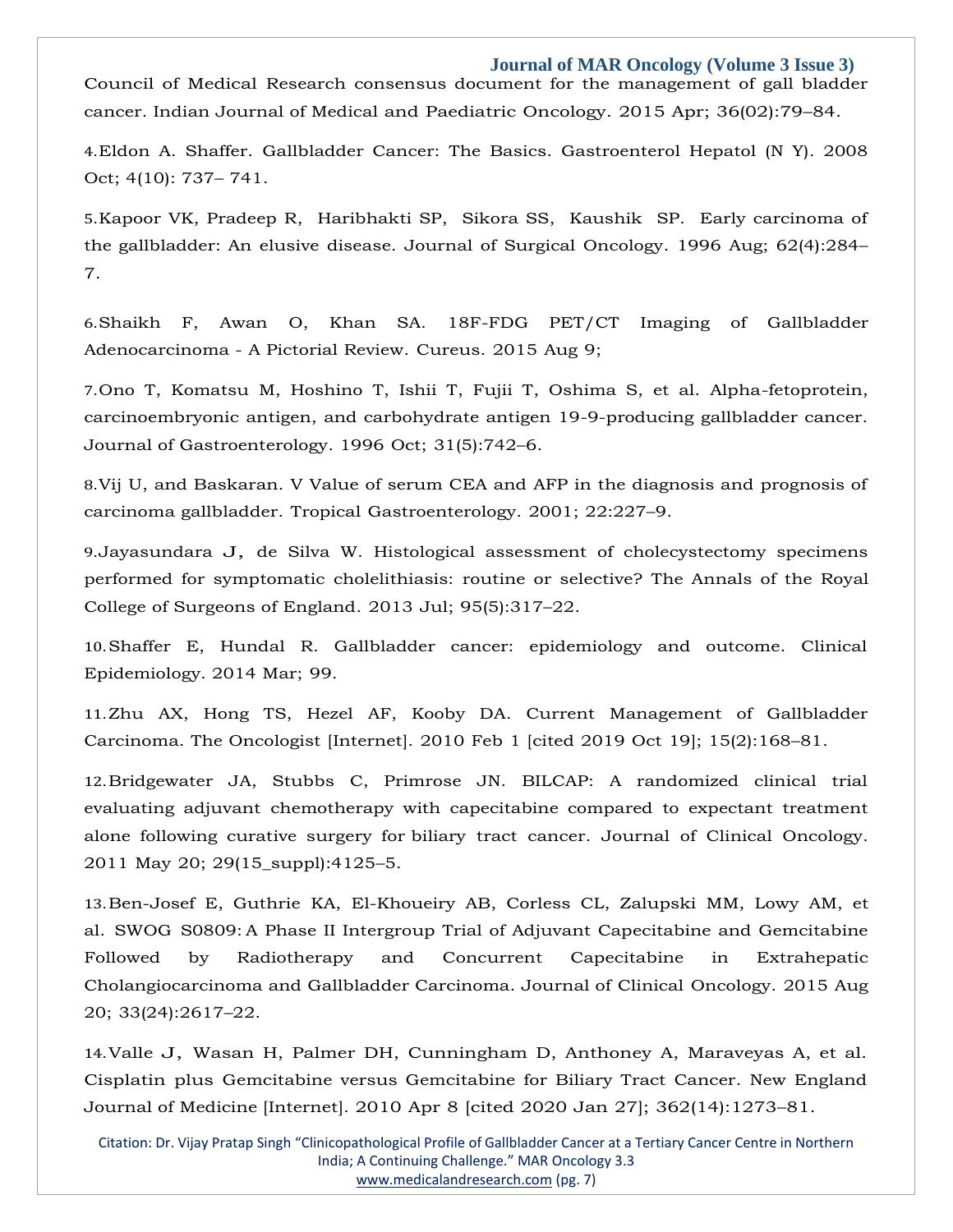15.Gupta S, Kori C, Kumar V, Misra S, [Akhtar N. Epidemiological Study of](https://www.google.com/search?q=Epidemiological%2BStudy%2Bof%2BGallbladder%2BCancer%2BPatients%2Bfrom%2BNorth%2BIndian%2BGangetic%2BPlanes%E2%80%94a%2BHigh-Volume%2BCentre%E2%80%99s%2BExperience&sxsrf=AOaemvIHrKVSVw5h9w70DK8ju5CNj4lFJQ%3A1642864000690&ei=gB3sYeS7KaySr7wPkumt0Ak&ved=0ahUKEwjk-7Kp0cX1AhUsyYsBHZJ0C5oQ4dUDCA4&uact=5&oq=Epidemiological%2BStudy%2Bof%2BGallbladder%2BCancer%2BPatients%2Bfrom%2BNorth%2BIndian%2BGangetic%2BPlanes%E2%80%94a%2BHigh-Volume%2BCentre%E2%80%99s%2BExperience&gs_lcp=Cgdnd3Mtd2l6EAMyBwgjEOoCECcyBwgjEOoCECcyBwgjEOoCECcyBwgjEOoCECcyBwgjEOoCECcyBwgjEOoCECcyBwgjEOoCECcyBwgjEOoCECcyBwgjEOoCECcyBwgjEOoCECdKBAhBGABKBAhGGABQnwVYnwVg1wdoAXACeACAAQCIAQCSAQCYAQCgAQGgAQKwAQrAAQE&sclient=gws-wiz)  [Gallbladder Cancer](https://www.google.com/search?q=Epidemiological%2BStudy%2Bof%2BGallbladder%2BCancer%2BPatients%2Bfrom%2BNorth%2BIndian%2BGangetic%2BPlanes%E2%80%94a%2BHigh-Volume%2BCentre%E2%80%99s%2BExperience&sxsrf=AOaemvIHrKVSVw5h9w70DK8ju5CNj4lFJQ%3A1642864000690&ei=gB3sYeS7KaySr7wPkumt0Ak&ved=0ahUKEwjk-7Kp0cX1AhUsyYsBHZJ0C5oQ4dUDCA4&uact=5&oq=Epidemiological%2BStudy%2Bof%2BGallbladder%2BCancer%2BPatients%2Bfrom%2BNorth%2BIndian%2BGangetic%2BPlanes%E2%80%94a%2BHigh-Volume%2BCentre%E2%80%99s%2BExperience&gs_lcp=Cgdnd3Mtd2l6EAMyBwgjEOoCECcyBwgjEOoCECcyBwgjEOoCECcyBwgjEOoCECcyBwgjEOoCECcyBwgjEOoCECcyBwgjEOoCECcyBwgjEOoCECcyBwgjEOoCECcyBwgjEOoCECdKBAhBGABKBAhGGABQnwVYnwVg1wdoAXACeACAAQCIAQCSAQCYAQCgAQGgAQKwAQrAAQE&sclient=gws-wiz) Patients from North Indian Gangetic Planes—a [High-Volume](https://www.google.com/search?q=Epidemiological%2BStudy%2Bof%2BGallbladder%2BCancer%2BPatients%2Bfrom%2BNorth%2BIndian%2BGangetic%2BPlanes%E2%80%94a%2BHigh-Volume%2BCentre%E2%80%99s%2BExperience&sxsrf=AOaemvIHrKVSVw5h9w70DK8ju5CNj4lFJQ%3A1642864000690&ei=gB3sYeS7KaySr7wPkumt0Ak&ved=0ahUKEwjk-7Kp0cX1AhUsyYsBHZJ0C5oQ4dUDCA4&uact=5&oq=Epidemiological%2BStudy%2Bof%2BGallbladder%2BCancer%2BPatients%2Bfrom%2BNorth%2BIndian%2BGangetic%2BPlanes%E2%80%94a%2BHigh-Volume%2BCentre%E2%80%99s%2BExperience&gs_lcp=Cgdnd3Mtd2l6EAMyBwgjEOoCECcyBwgjEOoCECcyBwgjEOoCECcyBwgjEOoCECcyBwgjEOoCECcyBwgjEOoCECcyBwgjEOoCECcyBwgjEOoCECcyBwgjEOoCECcyBwgjEOoCECdKBAhBGABKBAhGGABQnwVYnwVg1wdoAXACeACAAQCIAQCSAQCYAQCgAQGgAQKwAQrAAQE&sclient=gws-wiz) Centre's [Experience.](https://www.google.com/search?q=Epidemiological%2BStudy%2Bof%2BGallbladder%2BCancer%2BPatients%2Bfrom%2BNorth%2BIndian%2BGangetic%2BPlanes%E2%80%94a%2BHigh-Volume%2BCentre%E2%80%99s%2BExperience&sxsrf=AOaemvIHrKVSVw5h9w70DK8ju5CNj4lFJQ%3A1642864000690&ei=gB3sYeS7KaySr7wPkumt0Ak&ved=0ahUKEwjk-7Kp0cX1AhUsyYsBHZJ0C5oQ4dUDCA4&uact=5&oq=Epidemiological%2BStudy%2Bof%2BGallbladder%2BCancer%2BPatients%2Bfrom%2BNorth%2BIndian%2BGangetic%2BPlanes%E2%80%94a%2BHigh-Volume%2BCentre%E2%80%99s%2BExperience&gs_lcp=Cgdnd3Mtd2l6EAMyBwgjEOoCECcyBwgjEOoCECcyBwgjEOoCECcyBwgjEOoCECcyBwgjEOoCECcyBwgjEOoCECcyBwgjEOoCECcyBwgjEOoCECcyBwgjEOoCECcyBwgjEOoCECdKBAhBGABKBAhGGABQnwVYnwVg1wdoAXACeACAAQCIAQCSAQCYAQCgAQGgAQKwAQrAAQE&sclient=gws-wiz) Journal of [Gastrointestinal](https://www.google.com/search?q=Epidemiological%2BStudy%2Bof%2BGallbladder%2BCancer%2BPatients%2Bfrom%2BNorth%2BIndian%2BGangetic%2BPlanes%E2%80%94a%2BHigh-Volume%2BCentre%E2%80%99s%2BExperience&sxsrf=AOaemvIHrKVSVw5h9w70DK8ju5CNj4lFJQ%3A1642864000690&ei=gB3sYeS7KaySr7wPkumt0Ak&ved=0ahUKEwjk-7Kp0cX1AhUsyYsBHZJ0C5oQ4dUDCA4&uact=5&oq=Epidemiological%2BStudy%2Bof%2BGallbladder%2BCancer%2BPatients%2Bfrom%2BNorth%2BIndian%2BGangetic%2BPlanes%E2%80%94a%2BHigh-Volume%2BCentre%E2%80%99s%2BExperience&gs_lcp=Cgdnd3Mtd2l6EAMyBwgjEOoCECcyBwgjEOoCECcyBwgjEOoCECcyBwgjEOoCECcyBwgjEOoCECcyBwgjEOoCECcyBwgjEOoCECcyBwgjEOoCECcyBwgjEOoCECcyBwgjEOoCECdKBAhBGABKBAhGGABQnwVYnwVg1wdoAXACeACAAQCIAQCSAQCYAQCgAQGgAQKwAQrAAQE&sclient=gws-wiz) Cancer. 2015 Nov 19; 47(1):27–35.

16.Maram ES, Ludwig J, Kurland LT, Brian DD. Carcinoma of the [gallbladder](https://www.google.com/search?q=Carcinoma%2Bof%2Bthe%2Bgallbladder%2Band%2Bextrahepaic%2Bbiliary%2Bducts%2Bin%2BRochester%2C%2BMinnesota%2C%2B1935%E2%80%9319711&sxsrf=AOaemvJFlugFRqVaiEBPiSI_oupoDMhWCw%3A1642864019103&ei=kx3sYdzeBdWUr7wP4bCBgAQ&ved=0ahUKEwic9Jay0cX1AhVVyosBHWFYAEAQ4dUDCA4&uact=5&oq=Carcinoma%2Bof%2Bthe%2Bgallbladder%2Band%2Bextrahepaic%2Bbiliary%2Bducts%2Bin%2BRochester%2C%2BMinnesota%2C%2B1935%E2%80%9319711&gs_lcp=Cgdnd3Mtd2l6EAM6BwgjEOoCECdKBAhBGABKBAhGGABQuwVYuwVgmAhoAXAAeACAAe8BiAHvAZIBAzItMZgBAKABAaABArABCsABAQ&sclient=gws-wiz) and [extrahepaic](https://www.google.com/search?q=Carcinoma%2Bof%2Bthe%2Bgallbladder%2Band%2Bextrahepaic%2Bbiliary%2Bducts%2Bin%2BRochester%2C%2BMinnesota%2C%2B1935%E2%80%9319711&sxsrf=AOaemvJFlugFRqVaiEBPiSI_oupoDMhWCw%3A1642864019103&ei=kx3sYdzeBdWUr7wP4bCBgAQ&ved=0ahUKEwic9Jay0cX1AhVVyosBHWFYAEAQ4dUDCA4&uact=5&oq=Carcinoma%2Bof%2Bthe%2Bgallbladder%2Band%2Bextrahepaic%2Bbiliary%2Bducts%2Bin%2BRochester%2C%2BMinnesota%2C%2B1935%E2%80%9319711&gs_lcp=Cgdnd3Mtd2l6EAM6BwgjEOoCECdKBAhBGABKBAhGGABQuwVYuwVgmAhoAXAAeACAAe8BiAHvAZIBAzItMZgBAKABAaABArABCsABAQ&sclient=gws-wiz) biliary ducts in Rochester, [Minnesota,](https://www.google.com/search?q=Carcinoma%2Bof%2Bthe%2Bgallbladder%2Band%2Bextrahepaic%2Bbiliary%2Bducts%2Bin%2BRochester%2C%2BMinnesota%2C%2B1935%E2%80%9319711&sxsrf=AOaemvJFlugFRqVaiEBPiSI_oupoDMhWCw%3A1642864019103&ei=kx3sYdzeBdWUr7wP4bCBgAQ&ved=0ahUKEwic9Jay0cX1AhVVyosBHWFYAEAQ4dUDCA4&uact=5&oq=Carcinoma%2Bof%2Bthe%2Bgallbladder%2Band%2Bextrahepaic%2Bbiliary%2Bducts%2Bin%2BRochester%2C%2BMinnesota%2C%2B1935%E2%80%9319711&gs_lcp=Cgdnd3Mtd2l6EAM6BwgjEOoCECdKBAhBGABKBAhGGABQuwVYuwVgmAhoAXAAeACAAe8BiAHvAZIBAzItMZgBAKABAaABArABCsABAQ&sclient=gws-wiz) 1935–19711. American Journal of [Epidemiology.](https://www.google.com/search?q=Carcinoma%2Bof%2Bthe%2Bgallbladder%2Band%2Bextrahepaic%2Bbiliary%2Bducts%2Bin%2BRochester%2C%2BMinnesota%2C%2B1935%E2%80%9319711&sxsrf=AOaemvJFlugFRqVaiEBPiSI_oupoDMhWCw%3A1642864019103&ei=kx3sYdzeBdWUr7wP4bCBgAQ&ved=0ahUKEwic9Jay0cX1AhVVyosBHWFYAEAQ4dUDCA4&uact=5&oq=Carcinoma%2Bof%2Bthe%2Bgallbladder%2Band%2Bextrahepaic%2Bbiliary%2Bducts%2Bin%2BRochester%2C%2BMinnesota%2C%2B1935%E2%80%9319711&gs_lcp=Cgdnd3Mtd2l6EAM6BwgjEOoCECdKBAhBGABKBAhGGABQuwVYuwVgmAhoAXAAeACAAe8BiAHvAZIBAzItMZgBAKABAaABArABCsABAQ&sclient=gws-wiz) 1979 Feb; [109\(2\):152](https://www.google.com/search?q=Carcinoma%2Bof%2Bthe%2Bgallbladder%2Band%2Bextrahepaic%2Bbiliary%2Bducts%2Bin%2BRochester%2C%2BMinnesota%2C%2B1935%E2%80%9319711&sxsrf=AOaemvJFlugFRqVaiEBPiSI_oupoDMhWCw%3A1642864019103&ei=kx3sYdzeBdWUr7wP4bCBgAQ&ved=0ahUKEwic9Jay0cX1AhVVyosBHWFYAEAQ4dUDCA4&uact=5&oq=Carcinoma%2Bof%2Bthe%2Bgallbladder%2Band%2Bextrahepaic%2Bbiliary%2Bducts%2Bin%2BRochester%2C%2BMinnesota%2C%2B1935%E2%80%9319711&gs_lcp=Cgdnd3Mtd2l6EAM6BwgjEOoCECdKBAhBGABKBAhGGABQuwVYuwVgmAhoAXAAeACAAe8BiAHvAZIBAzItMZgBAKABAaABArABCsABAQ&sclient=gws-wiz)–7.

17.[Nervi F, Duarte I, Gómez G, Rodríguez G, Pino GD, Ferrerio O, et al. Frequency of](https://www.google.com/search?q=Frequency%2Bof%2Bgallbladder%2Bcancer%2Bin%2Bchile%2C%2BA%2Bhigh-risk%2Barea&sxsrf=AOaemvLniPJbGViA5drAvDrzwxZwb2btRQ%3A1642864036626&ei=pB3sYdHBJcuLr7wP7dSR4A4&ved=0ahUKEwjRo8S60cX1AhXLxYsBHW1qBOwQ4dUDCA4&uact=5&oq=Frequency%2Bof%2Bgallbladder%2Bcancer%2Bin%2Bchile%2C%2BA%2Bhigh-risk%2Barea&gs_lcp=Cgdnd3Mtd2l6EAMyBwgjEOoCECcyBwgjEOoCECcyBwgjEOoCECcyBwgjEOoCECcyBwgjEOoCECcyBwgjEOoCECcyBwgjEOoCECcyBwgjEOoCECcyBwgjEOoCECcyBwgjEOoCECdKBAhBGABKBAhGGABQlQVYlQVgowdoAXAAeACAAQCIAQCSAQCYAQCgAQGgAQKwAQrAAQE&sclient=gws-wiz)  [gallbladder](https://www.google.com/search?q=Frequency%2Bof%2Bgallbladder%2Bcancer%2Bin%2Bchile%2C%2BA%2Bhigh-risk%2Barea&sxsrf=AOaemvLniPJbGViA5drAvDrzwxZwb2btRQ%3A1642864036626&ei=pB3sYdHBJcuLr7wP7dSR4A4&ved=0ahUKEwjRo8S60cX1AhXLxYsBHW1qBOwQ4dUDCA4&uact=5&oq=Frequency%2Bof%2Bgallbladder%2Bcancer%2Bin%2Bchile%2C%2BA%2Bhigh-risk%2Barea&gs_lcp=Cgdnd3Mtd2l6EAMyBwgjEOoCECcyBwgjEOoCECcyBwgjEOoCECcyBwgjEOoCECcyBwgjEOoCECcyBwgjEOoCECcyBwgjEOoCECcyBwgjEOoCECcyBwgjEOoCECcyBwgjEOoCECdKBAhBGABKBAhGGABQlQVYlQVgowdoAXAAeACAAQCIAQCSAQCYAQCgAQGgAQKwAQrAAQE&sclient=gws-wiz) cancer in chile, A high-risk area. [International](https://www.google.com/search?q=Frequency%2Bof%2Bgallbladder%2Bcancer%2Bin%2Bchile%2C%2BA%2Bhigh-risk%2Barea&sxsrf=AOaemvLniPJbGViA5drAvDrzwxZwb2btRQ%3A1642864036626&ei=pB3sYdHBJcuLr7wP7dSR4A4&ved=0ahUKEwjRo8S60cX1AhXLxYsBHW1qBOwQ4dUDCA4&uact=5&oq=Frequency%2Bof%2Bgallbladder%2Bcancer%2Bin%2Bchile%2C%2BA%2Bhigh-risk%2Barea&gs_lcp=Cgdnd3Mtd2l6EAMyBwgjEOoCECcyBwgjEOoCECcyBwgjEOoCECcyBwgjEOoCECcyBwgjEOoCECcyBwgjEOoCECcyBwgjEOoCECcyBwgjEOoCECcyBwgjEOoCECcyBwgjEOoCECdKBAhBGABKBAhGGABQlQVYlQVgowdoAXAAeACAAQCIAQCSAQCYAQCgAQGgAQKwAQrAAQE&sclient=gws-wiz) Journal of Cancer. 1988 May 15; [41\(5\):657](https://www.google.com/search?q=Frequency%2Bof%2Bgallbladder%2Bcancer%2Bin%2Bchile%2C%2BA%2Bhigh-risk%2Barea&sxsrf=AOaemvLniPJbGViA5drAvDrzwxZwb2btRQ%3A1642864036626&ei=pB3sYdHBJcuLr7wP7dSR4A4&ved=0ahUKEwjRo8S60cX1AhXLxYsBHW1qBOwQ4dUDCA4&uact=5&oq=Frequency%2Bof%2Bgallbladder%2Bcancer%2Bin%2Bchile%2C%2BA%2Bhigh-risk%2Barea&gs_lcp=Cgdnd3Mtd2l6EAMyBwgjEOoCECcyBwgjEOoCECcyBwgjEOoCECcyBwgjEOoCECcyBwgjEOoCECcyBwgjEOoCECcyBwgjEOoCECcyBwgjEOoCECcyBwgjEOoCECcyBwgjEOoCECdKBAhBGABKBAhGGABQlQVYlQVgowdoAXAAeACAAQCIAQCSAQCYAQCgAQGgAQKwAQrAAQE&sclient=gws-wiz)–60.

18.W A Zatonski 1, A B Lowenfels, P Boyle, P Maisonneuve, H B Bueno de Mesquita, P [Ghadirian,](https://www.google.com/search?q=Epidemiologic%2Baspects%2Bof%2Bgallbladder%2Bcancer%3A%2Ba%2Bcase-control%2Bstudy%2Bof%2Bthe%2BSEARCH%2BProgram%2Bof%2Bthe%2BInternational%2BAgency%2Bfor%2BResearch%2Bon%2BCancer&sxsrf=AOaemvJjLgO1d8HFvmJpfCELRU1mjScOtQ%3A1642864055042&ei=tx3sYbX-AYiM0wTm76qADw&ved=0ahUKEwj1tajD0cX1AhUIxpQKHea3CvAQ4dUDCA4&uact=5&oq=Epidemiologic%2Baspects%2Bof%2Bgallbladder%2Bcancer%3A%2Ba%2Bcase-control%2Bstudy%2Bof%2Bthe%2BSEARCH%2BProgram%2Bof%2Bthe%2BInternational%2BAgency%2Bfor%2BResearch%2Bon%2BCancer&gs_lcp=Cgdnd3Mtd2l6EAMyBwgjEOoCECcyBwgjEOoCECcyBwgjEOoCECcyBwgjEOoCECcyBwgjEOoCECcyBwgjEOoCECcyBwgjEOoCECcyBwgjEOoCECcyBwgjEOoCECcyBwgjEOoCECdKBAhBGABKBAhGGABQvAZYvAZgxgloAXAAeACAAQCIAQCSAQCYAQCgAQGgAQKwAQrAAQE&sclient=gws-wiz) [MJain, K Przewozniak, P Baghurst, C J Moerman, A Simard, G R Howe, A J](https://www.google.com/search?q=Epidemiologic%2Baspects%2Bof%2Bgallbladder%2Bcancer%3A%2Ba%2Bcase-control%2Bstudy%2Bof%2Bthe%2BSEARCH%2BProgram%2Bof%2Bthe%2BInternational%2BAgency%2Bfor%2BResearch%2Bon%2BCancer&sxsrf=AOaemvJjLgO1d8HFvmJpfCELRU1mjScOtQ%3A1642864055042&ei=tx3sYbX-AYiM0wTm76qADw&ved=0ahUKEwj1tajD0cX1AhUIxpQKHea3CvAQ4dUDCA4&uact=5&oq=Epidemiologic%2Baspects%2Bof%2Bgallbladder%2Bcancer%3A%2Ba%2Bcase-control%2Bstudy%2Bof%2Bthe%2BSEARCH%2BProgram%2Bof%2Bthe%2BInternational%2BAgency%2Bfor%2BResearch%2Bon%2BCancer&gs_lcp=Cgdnd3Mtd2l6EAMyBwgjEOoCECcyBwgjEOoCECcyBwgjEOoCECcyBwgjEOoCECcyBwgjEOoCECcyBwgjEOoCECcyBwgjEOoCECcyBwgjEOoCECcyBwgjEOoCECcyBwgjEOoCECdKBAhBGABKBAhGGABQvAZYvAZgxgloAXAAeACAAQCIAQCSAQCYAQCgAQGgAQKwAQrAAQE&sclient=gws-wiz)  [McMichael, C C Hsieh, A M](https://www.google.com/search?q=Epidemiologic%2Baspects%2Bof%2Bgallbladder%2Bcancer%3A%2Ba%2Bcase-control%2Bstudy%2Bof%2Bthe%2BSEARCH%2BProgram%2Bof%2Bthe%2BInternational%2BAgency%2Bfor%2BResearch%2Bon%2BCancer&sxsrf=AOaemvJjLgO1d8HFvmJpfCELRU1mjScOtQ%3A1642864055042&ei=tx3sYbX-AYiM0wTm76qADw&ved=0ahUKEwj1tajD0cX1AhUIxpQKHea3CvAQ4dUDCA4&uact=5&oq=Epidemiologic%2Baspects%2Bof%2Bgallbladder%2Bcancer%3A%2Ba%2Bcase-control%2Bstudy%2Bof%2Bthe%2BSEARCH%2BProgram%2Bof%2Bthe%2BInternational%2BAgency%2Bfor%2BResearch%2Bon%2BCancer&gs_lcp=Cgdnd3Mtd2l6EAMyBwgjEOoCECcyBwgjEOoCECcyBwgjEOoCECcyBwgjEOoCECcyBwgjEOoCECcyBwgjEOoCECcyBwgjEOoCECcyBwgjEOoCECcyBwgjEOoCECcyBwgjEOoCECdKBAhBGABKBAhGGABQvAZYvAZgxgloAXAAeACAAQCIAQCSAQCYAQCgAQGgAQKwAQrAAQE&sclient=gws-wiz) [Walker. Epidemiologic aspects of gallbladder cancer: a case](https://www.google.com/search?q=Epidemiologic%2Baspects%2Bof%2Bgallbladder%2Bcancer%3A%2Ba%2Bcase-control%2Bstudy%2Bof%2Bthe%2BSEARCH%2BProgram%2Bof%2Bthe%2BInternational%2BAgency%2Bfor%2BResearch%2Bon%2BCancer&sxsrf=AOaemvJjLgO1d8HFvmJpfCELRU1mjScOtQ%3A1642864055042&ei=tx3sYbX-AYiM0wTm76qADw&ved=0ahUKEwj1tajD0cX1AhUIxpQKHea3CvAQ4dUDCA4&uact=5&oq=Epidemiologic%2Baspects%2Bof%2Bgallbladder%2Bcancer%3A%2Ba%2Bcase-control%2Bstudy%2Bof%2Bthe%2BSEARCH%2BProgram%2Bof%2Bthe%2BInternational%2BAgency%2Bfor%2BResearch%2Bon%2BCancer&gs_lcp=Cgdnd3Mtd2l6EAMyBwgjEOoCECcyBwgjEOoCECcyBwgjEOoCECcyBwgjEOoCECcyBwgjEOoCECcyBwgjEOoCECcyBwgjEOoCECcyBwgjEOoCECcyBwgjEOoCECcyBwgjEOoCECdKBAhBGABKBAhGGABQvAZYvAZgxgloAXAAeACAAQCIAQCSAQCYAQCgAQGgAQKwAQrAAQE&sclient=gws-wiz)[control study of the SEARCH Program of](https://www.google.com/search?q=Epidemiologic%2Baspects%2Bof%2Bgallbladder%2Bcancer%3A%2Ba%2Bcase-control%2Bstudy%2Bof%2Bthe%2BSEARCH%2BProgram%2Bof%2Bthe%2BInternational%2BAgency%2Bfor%2BResearch%2Bon%2BCancer&sxsrf=AOaemvJjLgO1d8HFvmJpfCELRU1mjScOtQ%3A1642864055042&ei=tx3sYbX-AYiM0wTm76qADw&ved=0ahUKEwj1tajD0cX1AhUIxpQKHea3CvAQ4dUDCA4&uact=5&oq=Epidemiologic%2Baspects%2Bof%2Bgallbladder%2Bcancer%3A%2Ba%2Bcase-control%2Bstudy%2Bof%2Bthe%2BSEARCH%2BProgram%2Bof%2Bthe%2BInternational%2BAgency%2Bfor%2BResearch%2Bon%2BCancer&gs_lcp=Cgdnd3Mtd2l6EAMyBwgjEOoCECcyBwgjEOoCECcyBwgjEOoCECcyBwgjEOoCECcyBwgjEOoCECcyBwgjEOoCECcyBwgjEOoCECcyBwgjEOoCECcyBwgjEOoCECcyBwgjEOoCECdKBAhBGABKBAhGGABQvAZYvAZgxgloAXAAeACAAQCIAQCSAQCYAQCgAQGgAQKwAQrAAQE&sclient=gws-wiz) the [International](https://www.google.com/search?q=Epidemiologic%2Baspects%2Bof%2Bgallbladder%2Bcancer%3A%2Ba%2Bcase-control%2Bstudy%2Bof%2Bthe%2BSEARCH%2BProgram%2Bof%2Bthe%2BInternational%2BAgency%2Bfor%2BResearch%2Bon%2BCancer&sxsrf=AOaemvJjLgO1d8HFvmJpfCELRU1mjScOtQ%3A1642864055042&ei=tx3sYbX-AYiM0wTm76qADw&ved=0ahUKEwj1tajD0cX1AhUIxpQKHea3CvAQ4dUDCA4&uact=5&oq=Epidemiologic%2Baspects%2Bof%2Bgallbladder%2Bcancer%3A%2Ba%2Bcase-control%2Bstudy%2Bof%2Bthe%2BSEARCH%2BProgram%2Bof%2Bthe%2BInternational%2BAgency%2Bfor%2BResearch%2Bon%2BCancer&gs_lcp=Cgdnd3Mtd2l6EAMyBwgjEOoCECcyBwgjEOoCECcyBwgjEOoCECcyBwgjEOoCECcyBwgjEOoCECcyBwgjEOoCECcyBwgjEOoCECcyBwgjEOoCECcyBwgjEOoCECcyBwgjEOoCECdKBAhBGABKBAhGGABQvAZYvAZgxgloAXAAeACAAQCIAQCSAQCYAQCgAQGgAQKwAQrAAQE&sclient=gws-wiz) Agency for Research on [Cancer.](https://www.google.com/search?q=Epidemiologic%2Baspects%2Bof%2Bgallbladder%2Bcancer%3A%2Ba%2Bcase-control%2Bstudy%2Bof%2Bthe%2BSEARCH%2BProgram%2Bof%2Bthe%2BInternational%2BAgency%2Bfor%2BResearch%2Bon%2BCancer&sxsrf=AOaemvJjLgO1d8HFvmJpfCELRU1mjScOtQ%3A1642864055042&ei=tx3sYbX-AYiM0wTm76qADw&ved=0ahUKEwj1tajD0cX1AhUIxpQKHea3CvAQ4dUDCA4&uact=5&oq=Epidemiologic%2Baspects%2Bof%2Bgallbladder%2Bcancer%3A%2Ba%2Bcase-control%2Bstudy%2Bof%2Bthe%2BSEARCH%2BProgram%2Bof%2Bthe%2BInternational%2BAgency%2Bfor%2BResearch%2Bon%2BCancer&gs_lcp=Cgdnd3Mtd2l6EAMyBwgjEOoCECcyBwgjEOoCECcyBwgjEOoCECcyBwgjEOoCECcyBwgjEOoCECcyBwgjEOoCECcyBwgjEOoCECcyBwgjEOoCECcyBwgjEOoCECcyBwgjEOoCECdKBAhBGABKBAhGGABQvAZYvAZgxgloAXAAeACAAQCIAQCSAQCYAQCgAQGgAQKwAQrAAQE&sclient=gws-wiz)

19.Misra NC, Jaiswal MSD, Singh RV, Das B. [Intrahepatic](https://www.google.com/search?q=Intrahepatic%2Barterial%2Binfusion%2Bof%2Bcombination%2Bof%2Bmitomycin-C%2Band%2B5-fluorouracil%2Bin%2Btreatment%2Bof%2Bprimary%2Band%2Bmetastatic%2Bliver%2Bcarcinoma&sxsrf=AOaemvIsIwr4ZjdmAx2-FhuKb990dSqy0w%3A1642864092075&ei=3B3sYfqIBPec4-EP2pmkuAQ&ved=0ahUKEwj65vzU0cX1AhV3zjgGHdoMCUcQ4dUDCA4&uact=5&oq=Intrahepatic%2Barterial%2Binfusion%2Bof%2Bcombination%2Bof%2Bmitomycin-C%2Band%2B5-fluorouracil%2Bin%2Btreatment%2Bof%2Bprimary%2Band%2Bmetastatic%2Bliver%2Bcarcinoma&gs_lcp=Cgdnd3Mtd2l6EAMyBwgjEOoCECcyBwgjEOoCECcyBwgjEOoCECcyBwgjEOoCECcyBwgjEOoCECcyBwgjEOoCECcyBwgjEOoCECcyBwgjEOoCECcyBwgjEOoCECcyBwgjEOoCECdKBAhBGABKBAhGGABQ7QVY7QVguAhoAXAAeACAAQCIAQCSAQCYAQCgAQGgAQKwAQrAAQE&sclient=gws-wiz) arterial infusion of [combination](https://www.google.com/search?q=Intrahepatic%2Barterial%2Binfusion%2Bof%2Bcombination%2Bof%2Bmitomycin-C%2Band%2B5-fluorouracil%2Bin%2Btreatment%2Bof%2Bprimary%2Band%2Bmetastatic%2Bliver%2Bcarcinoma&sxsrf=AOaemvIsIwr4ZjdmAx2-FhuKb990dSqy0w%3A1642864092075&ei=3B3sYfqIBPec4-EP2pmkuAQ&ved=0ahUKEwj65vzU0cX1AhV3zjgGHdoMCUcQ4dUDCA4&uact=5&oq=Intrahepatic%2Barterial%2Binfusion%2Bof%2Bcombination%2Bof%2Bmitomycin-C%2Band%2B5-fluorouracil%2Bin%2Btreatment%2Bof%2Bprimary%2Band%2Bmetastatic%2Bliver%2Bcarcinoma&gs_lcp=Cgdnd3Mtd2l6EAMyBwgjEOoCECcyBwgjEOoCECcyBwgjEOoCECcyBwgjEOoCECcyBwgjEOoCECcyBwgjEOoCECcyBwgjEOoCECcyBwgjEOoCECcyBwgjEOoCECcyBwgjEOoCECdKBAhBGABKBAhGGABQ7QVY7QVguAhoAXAAeACAAQCIAQCSAQCYAQCgAQGgAQKwAQrAAQE&sclient=gws-wiz) of [mitomycin-C and 5-fluorouracil in treatment of primary and metastatic](https://www.google.com/search?q=Intrahepatic%2Barterial%2Binfusion%2Bof%2Bcombination%2Bof%2Bmitomycin-C%2Band%2B5-fluorouracil%2Bin%2Btreatment%2Bof%2Bprimary%2Band%2Bmetastatic%2Bliver%2Bcarcinoma&sxsrf=AOaemvIsIwr4ZjdmAx2-FhuKb990dSqy0w%3A1642864092075&ei=3B3sYfqIBPec4-EP2pmkuAQ&ved=0ahUKEwj65vzU0cX1AhV3zjgGHdoMCUcQ4dUDCA4&uact=5&oq=Intrahepatic%2Barterial%2Binfusion%2Bof%2Bcombination%2Bof%2Bmitomycin-C%2Band%2B5-fluorouracil%2Bin%2Btreatment%2Bof%2Bprimary%2Band%2Bmetastatic%2Bliver%2Bcarcinoma&gs_lcp=Cgdnd3Mtd2l6EAMyBwgjEOoCECcyBwgjEOoCECcyBwgjEOoCECcyBwgjEOoCECcyBwgjEOoCECcyBwgjEOoCECcyBwgjEOoCECcyBwgjEOoCECcyBwgjEOoCECcyBwgjEOoCECdKBAhBGABKBAhGGABQ7QVY7QVguAhoAXAAeACAAQCIAQCSAQCYAQCgAQGgAQKwAQrAAQE&sclient=gws-wiz)  [liver carcinoma. Cancer. 1977](https://www.google.com/search?q=Intrahepatic%2Barterial%2Binfusion%2Bof%2Bcombination%2Bof%2Bmitomycin-C%2Band%2B5-fluorouracil%2Bin%2Btreatment%2Bof%2Bprimary%2Band%2Bmetastatic%2Bliver%2Bcarcinoma&sxsrf=AOaemvIsIwr4ZjdmAx2-FhuKb990dSqy0w%3A1642864092075&ei=3B3sYfqIBPec4-EP2pmkuAQ&ved=0ahUKEwj65vzU0cX1AhV3zjgGHdoMCUcQ4dUDCA4&uact=5&oq=Intrahepatic%2Barterial%2Binfusion%2Bof%2Bcombination%2Bof%2Bmitomycin-C%2Band%2B5-fluorouracil%2Bin%2Btreatment%2Bof%2Bprimary%2Band%2Bmetastatic%2Bliver%2Bcarcinoma&gs_lcp=Cgdnd3Mtd2l6EAMyBwgjEOoCECcyBwgjEOoCECcyBwgjEOoCECcyBwgjEOoCECcyBwgjEOoCECcyBwgjEOoCECcyBwgjEOoCECcyBwgjEOoCECcyBwgjEOoCECcyBwgjEOoCECdKBAhBGABKBAhGGABQ7QVY7QVguAhoAXAAeACAAQCIAQCSAQCYAQCgAQGgAQKwAQrAAQE&sclient=gws-wiz) Apr; [39\(4\):1425](https://www.google.com/search?q=Intrahepatic%2Barterial%2Binfusion%2Bof%2Bcombination%2Bof%2Bmitomycin-C%2Band%2B5-fluorouracil%2Bin%2Btreatment%2Bof%2Bprimary%2Band%2Bmetastatic%2Bliver%2Bcarcinoma&sxsrf=AOaemvIsIwr4ZjdmAx2-FhuKb990dSqy0w%3A1642864092075&ei=3B3sYfqIBPec4-EP2pmkuAQ&ved=0ahUKEwj65vzU0cX1AhV3zjgGHdoMCUcQ4dUDCA4&uact=5&oq=Intrahepatic%2Barterial%2Binfusion%2Bof%2Bcombination%2Bof%2Bmitomycin-C%2Band%2B5-fluorouracil%2Bin%2Btreatment%2Bof%2Bprimary%2Band%2Bmetastatic%2Bliver%2Bcarcinoma&gs_lcp=Cgdnd3Mtd2l6EAMyBwgjEOoCECcyBwgjEOoCECcyBwgjEOoCECcyBwgjEOoCECcyBwgjEOoCECcyBwgjEOoCECcyBwgjEOoCECcyBwgjEOoCECcyBwgjEOoCECcyBwgjEOoCECdKBAhBGABKBAhGGABQ7QVY7QVguAhoAXAAeACAAQCIAQCSAQCYAQCgAQGgAQKwAQrAAQE&sclient=gws-wiz)–9.

20.[BATRA Y, PAL S, DUTTA U, DESAI P, GARG PK, MAKHARIA G, et al. Gallbladder](https://www.google.com/search?q=Gallbladder%2Bcancer%2Bin%2BIndia%3A%2BA%2Bdismal%2Bpicture&sxsrf=AOaemvIXVt6vP08zlhZ7Vc6FoGilN6csUA%3A1642864113301&ei=8R3sYYfdEeqR4-EPqu-6yAY&ved=0ahUKEwjHmYzf0cX1AhXqyDgGHaq3DmkQ4dUDCA4&uact=5&oq=Gallbladder%2Bcancer%2Bin%2BIndia%3A%2BA%2Bdismal%2Bpicture&gs_lcp=Cgdnd3Mtd2l6EAM6BwgjEOoCECdKBAhBGABKBAhGGABQ0wZY0wZgywloAXAAeACAAfgBiAH4AZIBAzItMZgBAKABAaABArABCsABAQ&sclient=gws-wiz)  [cancer in India: A](https://www.google.com/search?q=Gallbladder%2Bcancer%2Bin%2BIndia%3A%2BA%2Bdismal%2Bpicture&sxsrf=AOaemvIXVt6vP08zlhZ7Vc6FoGilN6csUA%3A1642864113301&ei=8R3sYYfdEeqR4-EPqu-6yAY&ved=0ahUKEwjHmYzf0cX1AhXqyDgGHaq3DmkQ4dUDCA4&uact=5&oq=Gallbladder%2Bcancer%2Bin%2BIndia%3A%2BA%2Bdismal%2Bpicture&gs_lcp=Cgdnd3Mtd2l6EAM6BwgjEOoCECdKBAhBGABKBAhGGABQ0wZY0wZgywloAXAAeACAAfgBiAH4AZIBAzItMZgBAKABAaABArABCsABAQ&sclient=gws-wiz) dismal picture. Journal of [Gastroenterology](https://www.google.com/search?q=Gallbladder%2Bcancer%2Bin%2BIndia%3A%2BA%2Bdismal%2Bpicture&sxsrf=AOaemvIXVt6vP08zlhZ7Vc6FoGilN6csUA%3A1642864113301&ei=8R3sYYfdEeqR4-EPqu-6yAY&ved=0ahUKEwjHmYzf0cX1AhXqyDgGHaq3DmkQ4dUDCA4&uact=5&oq=Gallbladder%2Bcancer%2Bin%2BIndia%3A%2BA%2Bdismal%2Bpicture&gs_lcp=Cgdnd3Mtd2l6EAM6BwgjEOoCECdKBAhBGABKBAhGGABQ0wZY0wZgywloAXAAeACAAfgBiAH4AZIBAzItMZgBAKABAaABArABCsABAQ&sclient=gws-wiz) and Hepatology. 2005 Feb; [20\(2\):309](https://www.google.com/search?q=Gallbladder%2Bcancer%2Bin%2BIndia%3A%2BA%2Bdismal%2Bpicture&sxsrf=AOaemvIXVt6vP08zlhZ7Vc6FoGilN6csUA%3A1642864113301&ei=8R3sYYfdEeqR4-EPqu-6yAY&ved=0ahUKEwjHmYzf0cX1AhXqyDgGHaq3DmkQ4dUDCA4&uact=5&oq=Gallbladder%2Bcancer%2Bin%2BIndia%3A%2BA%2Bdismal%2Bpicture&gs_lcp=Cgdnd3Mtd2l6EAM6BwgjEOoCECdKBAhBGABKBAhGGABQ0wZY0wZgywloAXAAeACAAfgBiAH4AZIBAzItMZgBAKABAaABArABCsABAQ&sclient=gws-wiz)–14.

21.Madhawi R, Pandey A, Raj S, Mandal M, Devi S, Sinha PK, et al. [Geographical](https://www.google.com/search?q=Geographical%2Bpattern%2Bof%2Bcarcinoma%2Bgallbladder%2Bin%2BBihar%2Band%2Bits%2Bassociation%2Bwith%2Briver%2BGanges%2Band%2Barsenic%2Blevels%3A%2BRetrospective%2Bindividual%2Bconsecutive%2Bpatient%2Bdata%2Bfrom%2BRegional%2BCancer%2BCentre&sxsrf=AOaemvJAJDI5_XfiWEHuxwU7z0ux-o6-kw%3A1642864131612&ei=Ax7sYdnvJO_F4-EPn5aYmAk&ved=0ahUKEwiZ_enn0cX1AhXv4jgGHR8LBpMQ4dUDCA4&uact=5&oq=Geographical%2Bpattern%2Bof%2Bcarcinoma%2Bgallbladder%2Bin%2BBihar%2Band%2Bits%2Bassociation%2Bwith%2Briver%2BGanges%2Band%2Barsenic%2Blevels%3A%2BRetrospective%2Bindividual%2Bconsecutive%2Bpatient%2Bdata%2Bfrom%2BRegional%2BCancer%2BCentre&gs_lcp=Cgdnd3Mtd2l6EAMyBwgjEOoCECcyBwgjEOoCECcyBwgjEOoCECcyBwgjEOoCECcyBwgjEOoCECcyBwgjEOoCECcyBwgjEOoCECcyBwgjEOoCECcyBwgjEOoCECcyBwgjEOoCECdKBAhBGABKBAhGGABQ9QdY9QdgtAxoAXACeACAAQCIAQCSAQCYAQCgAQGgAQKwAQrAAQE&sclient=gws-wiz) pattern of [carcinoma](https://www.google.com/search?q=Geographical%2Bpattern%2Bof%2Bcarcinoma%2Bgallbladder%2Bin%2BBihar%2Band%2Bits%2Bassociation%2Bwith%2Briver%2BGanges%2Band%2Barsenic%2Blevels%3A%2BRetrospective%2Bindividual%2Bconsecutive%2Bpatient%2Bdata%2Bfrom%2BRegional%2BCancer%2BCentre&sxsrf=AOaemvJAJDI5_XfiWEHuxwU7z0ux-o6-kw%3A1642864131612&ei=Ax7sYdnvJO_F4-EPn5aYmAk&ved=0ahUKEwiZ_enn0cX1AhXv4jgGHR8LBpMQ4dUDCA4&uact=5&oq=Geographical%2Bpattern%2Bof%2Bcarcinoma%2Bgallbladder%2Bin%2BBihar%2Band%2Bits%2Bassociation%2Bwith%2Briver%2BGanges%2Band%2Barsenic%2Blevels%3A%2BRetrospective%2Bindividual%2Bconsecutive%2Bpatient%2Bdata%2Bfrom%2BRegional%2BCancer%2BCentre&gs_lcp=Cgdnd3Mtd2l6EAMyBwgjEOoCECcyBwgjEOoCECcyBwgjEOoCECcyBwgjEOoCECcyBwgjEOoCECcyBwgjEOoCECcyBwgjEOoCECcyBwgjEOoCECcyBwgjEOoCECcyBwgjEOoCECdKBAhBGABKBAhGGABQ9QdY9QdgtAxoAXACeACAAQCIAQCSAQCYAQCgAQGgAQKwAQrAAQE&sclient=gws-wiz) [gallbladder in Bihar and its association with river Ganges and](https://www.google.com/search?q=Geographical%2Bpattern%2Bof%2Bcarcinoma%2Bgallbladder%2Bin%2BBihar%2Band%2Bits%2Bassociation%2Bwith%2Briver%2BGanges%2Band%2Barsenic%2Blevels%3A%2BRetrospective%2Bindividual%2Bconsecutive%2Bpatient%2Bdata%2Bfrom%2BRegional%2BCancer%2BCentre&sxsrf=AOaemvJAJDI5_XfiWEHuxwU7z0ux-o6-kw%3A1642864131612&ei=Ax7sYdnvJO_F4-EPn5aYmAk&ved=0ahUKEwiZ_enn0cX1AhXv4jgGHR8LBpMQ4dUDCA4&uact=5&oq=Geographical%2Bpattern%2Bof%2Bcarcinoma%2Bgallbladder%2Bin%2BBihar%2Band%2Bits%2Bassociation%2Bwith%2Briver%2BGanges%2Band%2Barsenic%2Blevels%3A%2BRetrospective%2Bindividual%2Bconsecutive%2Bpatient%2Bdata%2Bfrom%2BRegional%2BCancer%2BCentre&gs_lcp=Cgdnd3Mtd2l6EAMyBwgjEOoCECcyBwgjEOoCECcyBwgjEOoCECcyBwgjEOoCECcyBwgjEOoCECcyBwgjEOoCECcyBwgjEOoCECcyBwgjEOoCECcyBwgjEOoCECcyBwgjEOoCECdKBAhBGABKBAhGGABQ9QdY9QdgtAxoAXACeACAAQCIAQCSAQCYAQCgAQGgAQKwAQrAAQE&sclient=gws-wiz)  [arsenic levels: Retrospective individual](https://www.google.com/search?q=Geographical%2Bpattern%2Bof%2Bcarcinoma%2Bgallbladder%2Bin%2BBihar%2Band%2Bits%2Bassociation%2Bwith%2Briver%2BGanges%2Band%2Barsenic%2Blevels%3A%2BRetrospective%2Bindividual%2Bconsecutive%2Bpatient%2Bdata%2Bfrom%2BRegional%2BCancer%2BCentre&sxsrf=AOaemvJAJDI5_XfiWEHuxwU7z0ux-o6-kw%3A1642864131612&ei=Ax7sYdnvJO_F4-EPn5aYmAk&ved=0ahUKEwiZ_enn0cX1AhXv4jgGHR8LBpMQ4dUDCA4&uact=5&oq=Geographical%2Bpattern%2Bof%2Bcarcinoma%2Bgallbladder%2Bin%2BBihar%2Band%2Bits%2Bassociation%2Bwith%2Briver%2BGanges%2Band%2Barsenic%2Blevels%3A%2BRetrospective%2Bindividual%2Bconsecutive%2Bpatient%2Bdata%2Bfrom%2BRegional%2BCancer%2BCentre&gs_lcp=Cgdnd3Mtd2l6EAMyBwgjEOoCECcyBwgjEOoCECcyBwgjEOoCECcyBwgjEOoCECcyBwgjEOoCECcyBwgjEOoCECcyBwgjEOoCECcyBwgjEOoCECcyBwgjEOoCECcyBwgjEOoCECdKBAhBGABKBAhGGABQ9QdY9QdgtAxoAXACeACAAQCIAQCSAQCYAQCgAQGgAQKwAQrAAQE&sclient=gws-wiz) [consecutive patient data from Regional Cancer](https://www.google.com/search?q=Geographical%2Bpattern%2Bof%2Bcarcinoma%2Bgallbladder%2Bin%2BBihar%2Band%2Bits%2Bassociation%2Bwith%2Briver%2BGanges%2Band%2Barsenic%2Blevels%3A%2BRetrospective%2Bindividual%2Bconsecutive%2Bpatient%2Bdata%2Bfrom%2BRegional%2BCancer%2BCentre&sxsrf=AOaemvJAJDI5_XfiWEHuxwU7z0ux-o6-kw%3A1642864131612&ei=Ax7sYdnvJO_F4-EPn5aYmAk&ved=0ahUKEwiZ_enn0cX1AhXv4jgGHR8LBpMQ4dUDCA4&uact=5&oq=Geographical%2Bpattern%2Bof%2Bcarcinoma%2Bgallbladder%2Bin%2BBihar%2Band%2Bits%2Bassociation%2Bwith%2Briver%2BGanges%2Band%2Barsenic%2Blevels%3A%2BRetrospective%2Bindividual%2Bconsecutive%2Bpatient%2Bdata%2Bfrom%2BRegional%2BCancer%2BCentre&gs_lcp=Cgdnd3Mtd2l6EAMyBwgjEOoCECcyBwgjEOoCECcyBwgjEOoCECcyBwgjEOoCECcyBwgjEOoCECcyBwgjEOoCECcyBwgjEOoCECcyBwgjEOoCECcyBwgjEOoCECcyBwgjEOoCECdKBAhBGABKBAhGGABQ9QdY9QdgtAxoAXACeACAAQCIAQCSAQCYAQCgAQGgAQKwAQrAAQE&sclient=gws-wiz)  [Centre. South Asian J Cancer. 2018 Jul-Sep; 7\(3\):](https://www.google.com/search?q=Geographical%2Bpattern%2Bof%2Bcarcinoma%2Bgallbladder%2Bin%2BBihar%2Band%2Bits%2Bassociation%2Bwith%2Briver%2BGanges%2Band%2Barsenic%2Blevels%3A%2BRetrospective%2Bindividual%2Bconsecutive%2Bpatient%2Bdata%2Bfrom%2BRegional%2BCancer%2BCentre&sxsrf=AOaemvJAJDI5_XfiWEHuxwU7z0ux-o6-kw%3A1642864131612&ei=Ax7sYdnvJO_F4-EPn5aYmAk&ved=0ahUKEwiZ_enn0cX1AhXv4jgGHR8LBpMQ4dUDCA4&uact=5&oq=Geographical%2Bpattern%2Bof%2Bcarcinoma%2Bgallbladder%2Bin%2BBihar%2Band%2Bits%2Bassociation%2Bwith%2Briver%2BGanges%2Band%2Barsenic%2Blevels%3A%2BRetrospective%2Bindividual%2Bconsecutive%2Bpatient%2Bdata%2Bfrom%2BRegional%2BCancer%2BCentre&gs_lcp=Cgdnd3Mtd2l6EAMyBwgjEOoCECcyBwgjEOoCECcyBwgjEOoCECcyBwgjEOoCECcyBwgjEOoCECcyBwgjEOoCECcyBwgjEOoCECcyBwgjEOoCECcyBwgjEOoCECcyBwgjEOoCECdKBAhBGABKBAhGGABQ9QdY9QdgtAxoAXACeACAAQCIAQCSAQCYAQCgAQGgAQKwAQrAAQE&sclient=gws-wiz) 167–[170.](https://www.google.com/search?q=Geographical%2Bpattern%2Bof%2Bcarcinoma%2Bgallbladder%2Bin%2BBihar%2Band%2Bits%2Bassociation%2Bwith%2Briver%2BGanges%2Band%2Barsenic%2Blevels%3A%2BRetrospective%2Bindividual%2Bconsecutive%2Bpatient%2Bdata%2Bfrom%2BRegional%2BCancer%2BCentre&sxsrf=AOaemvJAJDI5_XfiWEHuxwU7z0ux-o6-kw%3A1642864131612&ei=Ax7sYdnvJO_F4-EPn5aYmAk&ved=0ahUKEwiZ_enn0cX1AhXv4jgGHR8LBpMQ4dUDCA4&uact=5&oq=Geographical%2Bpattern%2Bof%2Bcarcinoma%2Bgallbladder%2Bin%2BBihar%2Band%2Bits%2Bassociation%2Bwith%2Briver%2BGanges%2Band%2Barsenic%2Blevels%3A%2BRetrospective%2Bindividual%2Bconsecutive%2Bpatient%2Bdata%2Bfrom%2BRegional%2BCancer%2BCentre&gs_lcp=Cgdnd3Mtd2l6EAMyBwgjEOoCECcyBwgjEOoCECcyBwgjEOoCECcyBwgjEOoCECcyBwgjEOoCECcyBwgjEOoCECcyBwgjEOoCECcyBwgjEOoCECcyBwgjEOoCECcyBwgjEOoCECdKBAhBGABKBAhGGABQ9QdY9QdgtAxoAXACeACAAQCIAQCSAQCYAQCgAQGgAQKwAQrAAQE&sclient=gws-wiz)

22.[Randi G, Franceschi S, La Vecchia C. Gallbladder cancer worldwide: Geographical](https://www.google.com/search?q=Gallbladder%2Bcancer%2Bworldwide%3A%2BGeographical%2Bdistribution%2Band%2Brisk%2Bfactors&sxsrf=AOaemvLp8EDMV1pAWsl_dZTM8YVh1C77oA%3A1642864219338&ei=Wx7sYbD-E8yW4-EPzvy7mAg&ved=0ahUKEwjwl9SR0sX1AhVMyzgGHU7-DoMQ4dUDCA4&uact=5&oq=Gallbladder%2Bcancer%2Bworldwide%3A%2BGeographical%2Bdistribution%2Band%2Brisk%2Bfactors&gs_lcp=Cgdnd3Mtd2l6EAMyBggAEBYQHjoHCCMQ6gIQJ0oECEEYAEoECEYYAFD6B1j6B2C2DGgBcAB4AIABvAKIAbwCkgEDMy0xmAEAoAEBoAECsAEKwAEB&sclient=gws-wiz)  [distribution and](https://www.google.com/search?q=Gallbladder%2Bcancer%2Bworldwide%3A%2BGeographical%2Bdistribution%2Band%2Brisk%2Bfactors&sxsrf=AOaemvLp8EDMV1pAWsl_dZTM8YVh1C77oA%3A1642864219338&ei=Wx7sYbD-E8yW4-EPzvy7mAg&ved=0ahUKEwjwl9SR0sX1AhVMyzgGHU7-DoMQ4dUDCA4&uact=5&oq=Gallbladder%2Bcancer%2Bworldwide%3A%2BGeographical%2Bdistribution%2Band%2Brisk%2Bfactors&gs_lcp=Cgdnd3Mtd2l6EAMyBggAEBYQHjoHCCMQ6gIQJ0oECEEYAEoECEYYAFD6B1j6B2C2DGgBcAB4AIABvAKIAbwCkgEDMy0xmAEAoAEBoAECsAEKwAEB&sclient=gws-wiz) risk factors. [International](https://www.google.com/search?q=Gallbladder%2Bcancer%2Bworldwide%3A%2BGeographical%2Bdistribution%2Band%2Brisk%2Bfactors&sxsrf=AOaemvLp8EDMV1pAWsl_dZTM8YVh1C77oA%3A1642864219338&ei=Wx7sYbD-E8yW4-EPzvy7mAg&ved=0ahUKEwjwl9SR0sX1AhVMyzgGHU7-DoMQ4dUDCA4&uact=5&oq=Gallbladder%2Bcancer%2Bworldwide%3A%2BGeographical%2Bdistribution%2Band%2Brisk%2Bfactors&gs_lcp=Cgdnd3Mtd2l6EAMyBggAEBYQHjoHCCMQ6gIQJ0oECEEYAEoECEYYAFD6B1j6B2C2DGgBcAB4AIABvAKIAbwCkgEDMy0xmAEAoAEBoAECsAEKwAEB&sclient=gws-wiz) Journal of Cancer. 2006 Apr 1; 118(7):1591– [602.](https://www.google.com/search?q=Gallbladder%2Bcancer%2Bworldwide%3A%2BGeographical%2Bdistribution%2Band%2Brisk%2Bfactors&sxsrf=AOaemvLp8EDMV1pAWsl_dZTM8YVh1C77oA%3A1642864219338&ei=Wx7sYbD-E8yW4-EPzvy7mAg&ved=0ahUKEwjwl9SR0sX1AhVMyzgGHU7-DoMQ4dUDCA4&uact=5&oq=Gallbladder%2Bcancer%2Bworldwide%3A%2BGeographical%2Bdistribution%2Band%2Brisk%2Bfactors&gs_lcp=Cgdnd3Mtd2l6EAMyBggAEBYQHjoHCCMQ6gIQJ0oECEEYAEoECEYYAFD6B1j6B2C2DGgBcAB4AIABvAKIAbwCkgEDMy0xmAEAoAEBoAECsAEKwAEB&sclient=gws-wiz)

23.[Zatonski WA, Przewozniak K, Lowenfels AB, Boyle P, Maisonneuve P, Bueno de](https://www.google.com/search?q=Epidemiologic%2BAspects%2Bof%2BGallbladder%2BCancer%3A%2BA%2BCase-Control%2BStudy%2Bof%2Bthe%2BSEARCH%2BProgram%2Bof%2Bthe%2BInternational%2BAgency%2Bfor%2BResearch%2Bon%2BCancer.%2BJNCI%2BJournal%2Bof%2Bthe%2BNational%2BCancer%2BInstitute&sxsrf=AOaemvJ22KB0nsSoYxGF9KY2YN70zF31ag%3A1642864249212&ei=eR7sYd7GDI-W4-EPzqK-6A0&ved=0ahUKEwie5_Of0sX1AhUPyzgGHU6RD90Q4dUDCA4&uact=5&oq=Epidemiologic%2BAspects%2Bof%2BGallbladder%2BCancer%3A%2BA%2BCase-Control%2BStudy%2Bof%2Bthe%2BSEARCH%2BProgram%2Bof%2Bthe%2BInternational%2BAgency%2Bfor%2BResearch%2Bon%2BCancer.%2BJNCI%2BJournal%2Bof%2Bthe%2BNational%2BCancer%2BInstitute&gs_lcp=Cgdnd3Mtd2l6EAMyBwgjEOoCECcyBwgjEOoCECcyBwgjEOoCECcyBwgjEOoCECcyBwgjEOoCECcyBwgjEOoCECcyBwgjEOoCECcyBwgjEOoCECcyBwgjEOoCECcyBwgjEOoCECdKBAhBGABKBAhGGABQzAVYzAVg_AdoAXACeACAAQCIAQCSAQCYAQCgAQGgAQKwAQrAAQE&sclient=gws-wiz)  [Mesquita HB, et al.](https://www.google.com/search?q=Epidemiologic%2BAspects%2Bof%2BGallbladder%2BCancer%3A%2BA%2BCase-Control%2BStudy%2Bof%2Bthe%2BSEARCH%2BProgram%2Bof%2Bthe%2BInternational%2BAgency%2Bfor%2BResearch%2Bon%2BCancer.%2BJNCI%2BJournal%2Bof%2Bthe%2BNational%2BCancer%2BInstitute&sxsrf=AOaemvJ22KB0nsSoYxGF9KY2YN70zF31ag%3A1642864249212&ei=eR7sYd7GDI-W4-EPzqK-6A0&ved=0ahUKEwie5_Of0sX1AhUPyzgGHU6RD90Q4dUDCA4&uact=5&oq=Epidemiologic%2BAspects%2Bof%2BGallbladder%2BCancer%3A%2BA%2BCase-Control%2BStudy%2Bof%2Bthe%2BSEARCH%2BProgram%2Bof%2Bthe%2BInternational%2BAgency%2Bfor%2BResearch%2Bon%2BCancer.%2BJNCI%2BJournal%2Bof%2Bthe%2BNational%2BCancer%2BInstitute&gs_lcp=Cgdnd3Mtd2l6EAMyBwgjEOoCECcyBwgjEOoCECcyBwgjEOoCECcyBwgjEOoCECcyBwgjEOoCECcyBwgjEOoCECcyBwgjEOoCECcyBwgjEOoCECcyBwgjEOoCECcyBwgjEOoCECdKBAhBGABKBAhGGABQzAVYzAVg_AdoAXACeACAAQCIAQCSAQCYAQCgAQGgAQKwAQrAAQE&sclient=gws-wiz) [Epidemiologic Aspects of Gallbladder Cancer: A Case-Control Study](https://www.google.com/search?q=Epidemiologic%2BAspects%2Bof%2BGallbladder%2BCancer%3A%2BA%2BCase-Control%2BStudy%2Bof%2Bthe%2BSEARCH%2BProgram%2Bof%2Bthe%2BInternational%2BAgency%2Bfor%2BResearch%2Bon%2BCancer.%2BJNCI%2BJournal%2Bof%2Bthe%2BNational%2BCancer%2BInstitute&sxsrf=AOaemvJ22KB0nsSoYxGF9KY2YN70zF31ag%3A1642864249212&ei=eR7sYd7GDI-W4-EPzqK-6A0&ved=0ahUKEwie5_Of0sX1AhUPyzgGHU6RD90Q4dUDCA4&uact=5&oq=Epidemiologic%2BAspects%2Bof%2BGallbladder%2BCancer%3A%2BA%2BCase-Control%2BStudy%2Bof%2Bthe%2BSEARCH%2BProgram%2Bof%2Bthe%2BInternational%2BAgency%2Bfor%2BResearch%2Bon%2BCancer.%2BJNCI%2BJournal%2Bof%2Bthe%2BNational%2BCancer%2BInstitute&gs_lcp=Cgdnd3Mtd2l6EAMyBwgjEOoCECcyBwgjEOoCECcyBwgjEOoCECcyBwgjEOoCECcyBwgjEOoCECcyBwgjEOoCECcyBwgjEOoCECcyBwgjEOoCECcyBwgjEOoCECcyBwgjEOoCECdKBAhBGABKBAhGGABQzAVYzAVg_AdoAXACeACAAQCIAQCSAQCYAQCgAQGgAQKwAQrAAQE&sclient=gws-wiz)  [of the SEARCH Program of the](https://www.google.com/search?q=Epidemiologic%2BAspects%2Bof%2BGallbladder%2BCancer%3A%2BA%2BCase-Control%2BStudy%2Bof%2Bthe%2BSEARCH%2BProgram%2Bof%2Bthe%2BInternational%2BAgency%2Bfor%2BResearch%2Bon%2BCancer.%2BJNCI%2BJournal%2Bof%2Bthe%2BNational%2BCancer%2BInstitute&sxsrf=AOaemvJ22KB0nsSoYxGF9KY2YN70zF31ag%3A1642864249212&ei=eR7sYd7GDI-W4-EPzqK-6A0&ved=0ahUKEwie5_Of0sX1AhUPyzgGHU6RD90Q4dUDCA4&uact=5&oq=Epidemiologic%2BAspects%2Bof%2BGallbladder%2BCancer%3A%2BA%2BCase-Control%2BStudy%2Bof%2Bthe%2BSEARCH%2BProgram%2Bof%2Bthe%2BInternational%2BAgency%2Bfor%2BResearch%2Bon%2BCancer.%2BJNCI%2BJournal%2Bof%2Bthe%2BNational%2BCancer%2BInstitute&gs_lcp=Cgdnd3Mtd2l6EAMyBwgjEOoCECcyBwgjEOoCECcyBwgjEOoCECcyBwgjEOoCECcyBwgjEOoCECcyBwgjEOoCECcyBwgjEOoCECcyBwgjEOoCECcyBwgjEOoCECcyBwgjEOoCECdKBAhBGABKBAhGGABQzAVYzAVg_AdoAXACeACAAQCIAQCSAQCYAQCgAQGgAQKwAQrAAQE&sclient=gws-wiz) [International](https://www.google.com/search?q=Epidemiologic%2BAspects%2Bof%2BGallbladder%2BCancer%3A%2BA%2BCase-Control%2BStudy%2Bof%2Bthe%2BSEARCH%2BProgram%2Bof%2Bthe%2BInternational%2BAgency%2Bfor%2BResearch%2Bon%2BCancer.%2BJNCI%2BJournal%2Bof%2Bthe%2BNational%2BCancer%2BInstitute&sxsrf=AOaemvJ22KB0nsSoYxGF9KY2YN70zF31ag%3A1642864249212&ei=eR7sYd7GDI-W4-EPzqK-6A0&ved=0ahUKEwie5_Of0sX1AhUPyzgGHU6RD90Q4dUDCA4&uact=5&oq=Epidemiologic%2BAspects%2Bof%2BGallbladder%2BCancer%3A%2BA%2BCase-Control%2BStudy%2Bof%2Bthe%2BSEARCH%2BProgram%2Bof%2Bthe%2BInternational%2BAgency%2Bfor%2BResearch%2Bon%2BCancer.%2BJNCI%2BJournal%2Bof%2Bthe%2BNational%2BCancer%2BInstitute&gs_lcp=Cgdnd3Mtd2l6EAMyBwgjEOoCECcyBwgjEOoCECcyBwgjEOoCECcyBwgjEOoCECcyBwgjEOoCECcyBwgjEOoCECcyBwgjEOoCECcyBwgjEOoCECcyBwgjEOoCECcyBwgjEOoCECdKBAhBGABKBAhGGABQzAVYzAVg_AdoAXACeACAAQCIAQCSAQCYAQCgAQGgAQKwAQrAAQE&sclient=gws-wiz) Agency for Research on Cancer. JNCI Journal of the National Cancer [Institute.](https://www.google.com/search?q=Epidemiologic%2BAspects%2Bof%2BGallbladder%2BCancer%3A%2BA%2BCase-Control%2BStudy%2Bof%2Bthe%2BSEARCH%2BProgram%2Bof%2Bthe%2BInternational%2BAgency%2Bfor%2BResearch%2Bon%2BCancer.%2BJNCI%2BJournal%2Bof%2Bthe%2BNational%2BCancer%2BInstitute&sxsrf=AOaemvJ22KB0nsSoYxGF9KY2YN70zF31ag%3A1642864249212&ei=eR7sYd7GDI-W4-EPzqK-6A0&ved=0ahUKEwie5_Of0sX1AhUPyzgGHU6RD90Q4dUDCA4&uact=5&oq=Epidemiologic%2BAspects%2Bof%2BGallbladder%2BCancer%3A%2BA%2BCase-Control%2BStudy%2Bof%2Bthe%2BSEARCH%2BProgram%2Bof%2Bthe%2BInternational%2BAgency%2Bfor%2BResearch%2Bon%2BCancer.%2BJNCI%2BJournal%2Bof%2Bthe%2BNational%2BCancer%2BInstitute&gs_lcp=Cgdnd3Mtd2l6EAMyBwgjEOoCECcyBwgjEOoCECcyBwgjEOoCECcyBwgjEOoCECcyBwgjEOoCECcyBwgjEOoCECcyBwgjEOoCECcyBwgjEOoCECcyBwgjEOoCECcyBwgjEOoCECdKBAhBGABKBAhGGABQzAVYzAVg_AdoAXACeACAAQCIAQCSAQCYAQCgAQGgAQKwAQrAAQE&sclient=gws-wiz) 1997 Aug 6; [89\(15\):1132](https://www.google.com/search?q=Epidemiologic%2BAspects%2Bof%2BGallbladder%2BCancer%3A%2BA%2BCase-Control%2BStudy%2Bof%2Bthe%2BSEARCH%2BProgram%2Bof%2Bthe%2BInternational%2BAgency%2Bfor%2BResearch%2Bon%2BCancer.%2BJNCI%2BJournal%2Bof%2Bthe%2BNational%2BCancer%2BInstitute&sxsrf=AOaemvJ22KB0nsSoYxGF9KY2YN70zF31ag%3A1642864249212&ei=eR7sYd7GDI-W4-EPzqK-6A0&ved=0ahUKEwie5_Of0sX1AhUPyzgGHU6RD90Q4dUDCA4&uact=5&oq=Epidemiologic%2BAspects%2Bof%2BGallbladder%2BCancer%3A%2BA%2BCase-Control%2BStudy%2Bof%2Bthe%2BSEARCH%2BProgram%2Bof%2Bthe%2BInternational%2BAgency%2Bfor%2BResearch%2Bon%2BCancer.%2BJNCI%2BJournal%2Bof%2Bthe%2BNational%2BCancer%2BInstitute&gs_lcp=Cgdnd3Mtd2l6EAMyBwgjEOoCECcyBwgjEOoCECcyBwgjEOoCECcyBwgjEOoCECcyBwgjEOoCECcyBwgjEOoCECcyBwgjEOoCECcyBwgjEOoCECcyBwgjEOoCECcyBwgjEOoCECdKBAhBGABKBAhGGABQzAVYzAVg_AdoAXACeACAAQCIAQCSAQCYAQCgAQGgAQKwAQrAAQE&sclient=gws-wiz)–8.

24.Nandakumar A, Gupta PC, [Gangadharan](https://www.google.com/search?q=Geographic%2Bpathology%2Brevisited%3A%2BDevelopment%2Bof%2Ban%2Batlas%2Bof%2Bcancer%2Bin%2BIndia&sxsrf=AOaemvIWBe2b0A2hqf7hLrab5EISg4uU8w%3A1642864290792&ei=oh7sYf7mL8OG4-EP_u6lwA0&ved=0ahUKEwj-v92z0sX1AhVDwzgGHX53CdgQ4dUDCA4&uact=5&oq=Geographic%2Bpathology%2Brevisited%3A%2BDevelopment%2Bof%2Ban%2Batlas%2Bof%2Bcancer%2Bin%2BIndia&gs_lcp=Cgdnd3Mtd2l6EAxKBAhBGABKBAhGGABQAFgAYABoAHAAeACAAQCIAQCSAQCYAQA&sclient=gws-wiz) P, Visweswara RN, Parkin DM. Geographic [pathology](https://www.google.com/search?q=Geographic%2Bpathology%2Brevisited%3A%2BDevelopment%2Bof%2Ban%2Batlas%2Bof%2Bcancer%2Bin%2BIndia&sxsrf=AOaemvIWBe2b0A2hqf7hLrab5EISg4uU8w%3A1642864290792&ei=oh7sYf7mL8OG4-EP_u6lwA0&ved=0ahUKEwj-v92z0sX1AhVDwzgGHX53CdgQ4dUDCA4&uact=5&oq=Geographic%2Bpathology%2Brevisited%3A%2BDevelopment%2Bof%2Ban%2Batlas%2Bof%2Bcancer%2Bin%2BIndia&gs_lcp=Cgdnd3Mtd2l6EAxKBAhBGABKBAhGGABQAFgAYABoAHAAeACAAQCIAQCSAQCYAQA&sclient=gws-wiz) revisited: Development of an atlas of cancer in India. [International](https://www.google.com/search?q=Geographic%2Bpathology%2Brevisited%3A%2BDevelopment%2Bof%2Ban%2Batlas%2Bof%2Bcancer%2Bin%2BIndia&sxsrf=AOaemvIWBe2b0A2hqf7hLrab5EISg4uU8w%3A1642864290792&ei=oh7sYf7mL8OG4-EP_u6lwA0&ved=0ahUKEwj-v92z0sX1AhVDwzgGHX53CdgQ4dUDCA4&uact=5&oq=Geographic%2Bpathology%2Brevisited%3A%2BDevelopment%2Bof%2Ban%2Batlas%2Bof%2Bcancer%2Bin%2BIndia&gs_lcp=Cgdnd3Mtd2l6EAxKBAhBGABKBAhGGABQAFgAYABoAHAAeACAAQCIAQCSAQCYAQA&sclient=gws-wiz) Journal of [Cancer.](https://www.google.com/search?q=Geographic%2Bpathology%2Brevisited%3A%2BDevelopment%2Bof%2Ban%2Batlas%2Bof%2Bcancer%2Bin%2BIndia&sxsrf=AOaemvIWBe2b0A2hqf7hLrab5EISg4uU8w%3A1642864290792&ei=oh7sYf7mL8OG4-EP_u6lwA0&ved=0ahUKEwj-v92z0sX1AhVDwzgGHX53CdgQ4dUDCA4&uact=5&oq=Geographic%2Bpathology%2Brevisited%3A%2BDevelopment%2Bof%2Ban%2Batlas%2Bof%2Bcancer%2Bin%2BIndia&gs_lcp=Cgdnd3Mtd2l6EAxKBAhBGABKBAhGGABQAFgAYABoAHAAeACAAQCIAQCSAQCYAQA&sclient=gws-wiz) 2005; [116\(5\):740](https://www.google.com/search?q=Geographic%2Bpathology%2Brevisited%3A%2BDevelopment%2Bof%2Ban%2Batlas%2Bof%2Bcancer%2Bin%2BIndia&sxsrf=AOaemvIWBe2b0A2hqf7hLrab5EISg4uU8w%3A1642864290792&ei=oh7sYf7mL8OG4-EP_u6lwA0&ved=0ahUKEwj-v92z0sX1AhVDwzgGHX53CdgQ4dUDCA4&uact=5&oq=Geographic%2Bpathology%2Brevisited%3A%2BDevelopment%2Bof%2Ban%2Batlas%2Bof%2Bcancer%2Bin%2BIndia&gs_lcp=Cgdnd3Mtd2l6EAxKBAhBGABKBAhGGABQAFgAYABoAHAAeACAAQCIAQCSAQCYAQA&sclient=gws-wiz)–54.